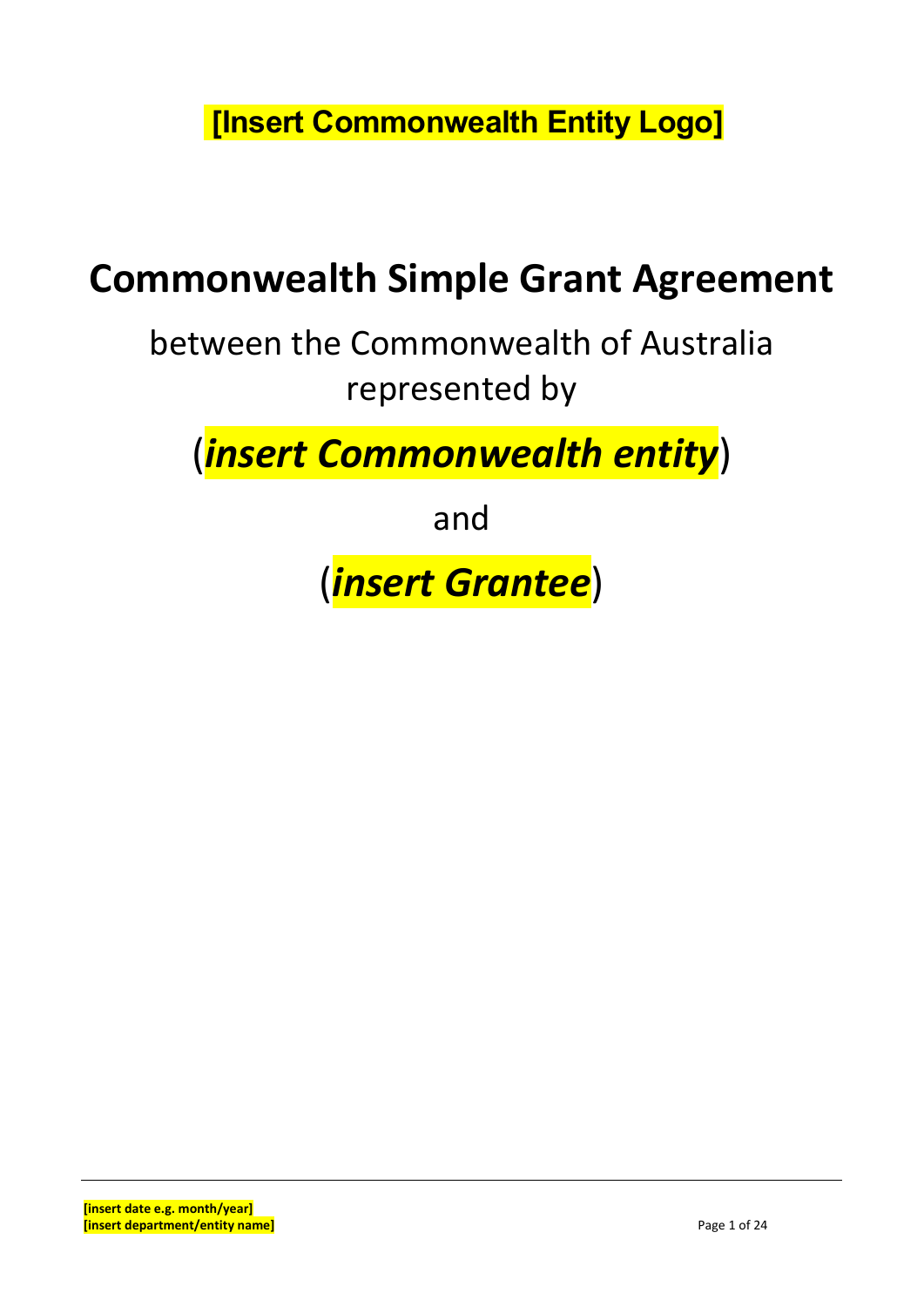#### **Commonwealth Simple Grant Agreement**

#### **Drafting Instructions**

Instructions to assist you to complete this Agreement are in black text on a grey background. Where you need to insert details or choose whether to include the relevant text the text is highlighted in yellow. Standard model clauses are in black text and are not highlighted. Don't forget to delete any options you do not use. Delete this box and all drafting notes and all yellow highlighting before providing this Agreement to the Grantee.

Once completed, this document, together with each set of Grant Details and the Commonwealth General Grant Conditions (Schedule 1), forms an Agreement between the Commonwealth and the Grantee.

You should enter the specific details of each particular Grant, such as the purpose of the Grant, the Parties involved, and the details of the Activity to be undertaken, in the **Grant Details**. The Grant Details also include any Supplementary Terms that apply to the Activity, such as specific legislative requirements or industry standards for each Grant.

You can include terms, in addition to those contained in the Commonwealth General Grant Conditions, in the **Supplementary Terms**. You can only include Supplementary Terms that are provided in the template. You should consider the scope and subject matter of a particular Grant when deciding whether or not to include a particular Supplementary Term.

Representatives of the Commonwealth of Australia and the Grantee must sign the Agreement on the **signatures page**.

#### **Multiple Grant Agreements**

It is possible for more than one Grant to be covered by one Agreement. This is achieved by completing a separate Grant Details for each Grant ‐ and including in Item A of the Grant Details for each Grant, a reference to the main Agreement. When entering into a Grant with a Grantee for the first time, or where a new Grant is to be a standalone agreement, the Grant Agreement section should be completed to create the new Agreement. When providing a subsequent Grant to a Grantee that is to form part of an existing Agreement, complete a new Grant Details section but delete the Grant Agreement section ‐ the information in the existing Agreement will apply.

Further guidance on issues to consider when deciding whether to enter into a 'new' Agreement for a subsequent Grant or whether to add it to an existing Agreement can be found on the Finance website.

The **Commonwealth General Grant Conditions** (CGGCs) at Schedule 1 define the standard general rights and obligations, and contain definitions, that apply to the entire Agreement. These conditions cannot be changed. However, any Supplementary Terms included in the Grant Details will take priority over the CGGCs in the event of inconsistency. Note that any Supplementary Terms included in the Grant Details will only apply to the specific Grant covered by the Grant Details. Where a subsequent Grant is being provided under an existing Agreement, when completing the Grant Details for the Grant you will need to consider again whether any of the Supplementary Terms should apply to that Grant and include or delete as appropriate.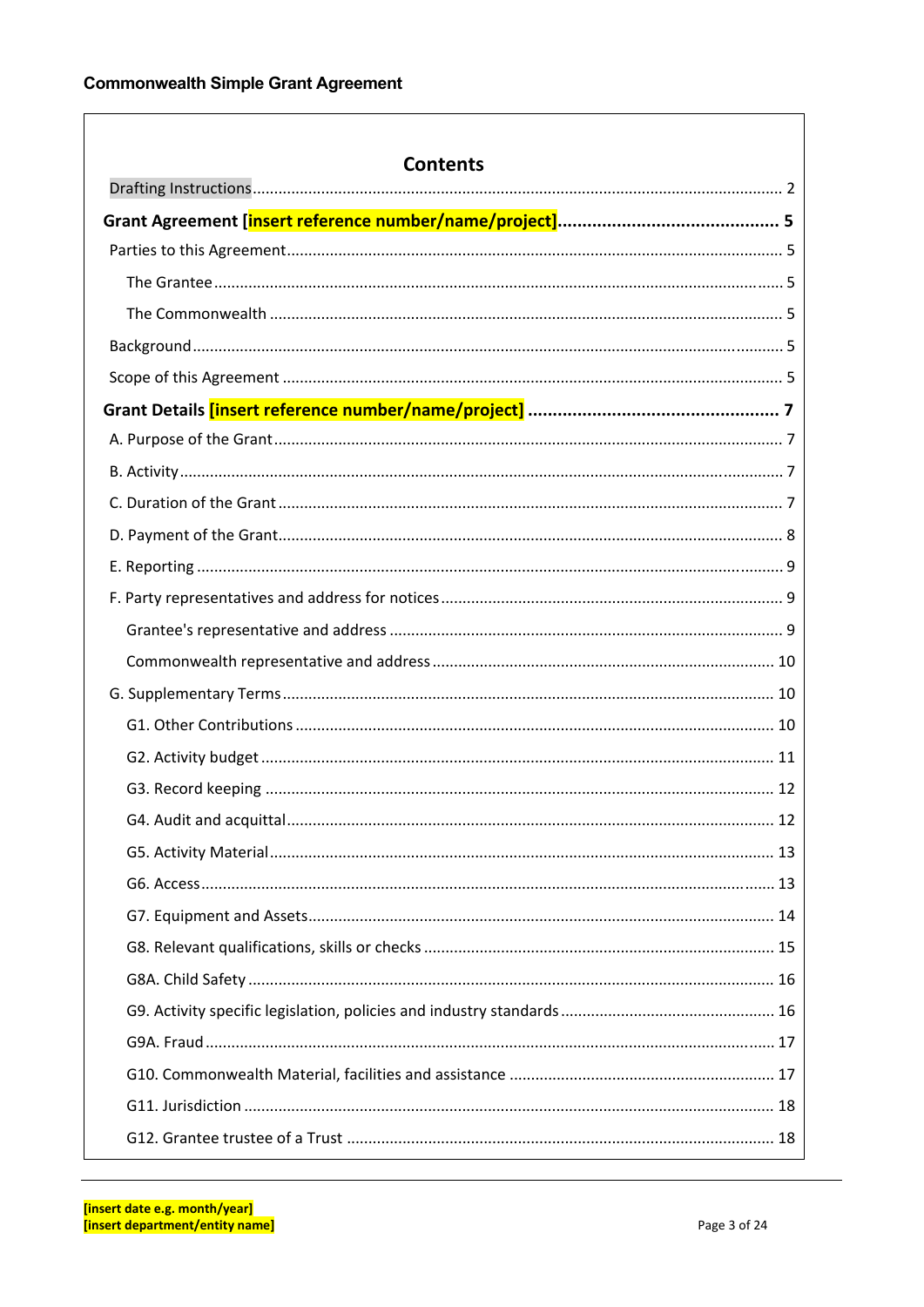# **Commonwealth Simple Grant Agreement**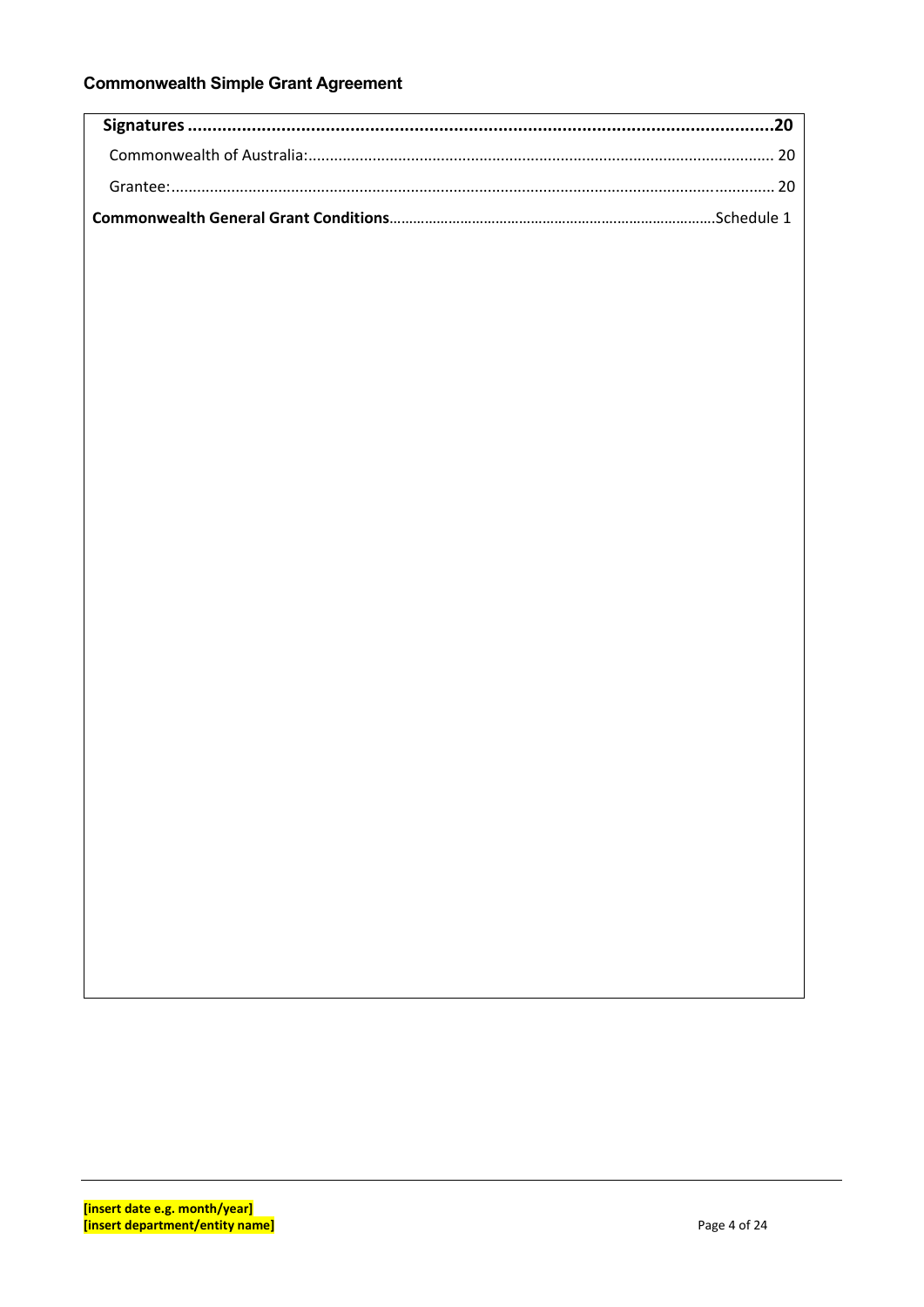# **Grant Agreement [insert reference number/name/project]**

Once completed, this document, together with each set of Grant Details and the Commonwealth General Grant Conditions (Schedule 1), forms an Agreement between the Commonwealth of Australia (the Commonwealth) and the Grantee.

#### **Parties to this Agreement**

[You should provide details of both the Grantee and your entity, which represents the Commonwealth. Not all the information will be necessary for every Grantee or every Agreement. However, enough information must be included to properly identify the Grantee including their full legal name. If the Grantee is a trustee of a Trust, you should ensure that you include both the full legal name of the Grantee, and the full name of the Trust. In this situation, check that the ABN that is included is the ABN that relates to the Trust (rather than the trustee itself).]

#### **The Grantee**

| Full legal name of Grantee                       | [ <i>insert details</i> ] |
|--------------------------------------------------|---------------------------|
| Legal entity type (e.g. individual, incorporated | [insert details]          |
| association, company, partnership etc)           |                           |
| Trading or business name                         | [insert details]          |
| Any relevant licence, registration or provider   | [insert details]          |
| number                                           |                           |
| Australian Company Number (ACN) or other         | [insert details]          |
| entity identifiers                               |                           |
| Australian Business Number (ABN)                 | [ <i>insert details</i> ] |
| Registered for Goods and Services Tax (GST)?     | [insert details]          |
| Date from which GST registration was effective?  | [insert details]          |
| Registered office (physical/postal)              | [insert details]          |
| Relevant business place (if different)           | [insert details]          |
| Telephone                                        | [insert details]          |
| Fax                                              | [insert details]          |
| Email                                            | [ <i>insert details</i> ] |

#### **The Commonwealth**

The Commonwealth of Australia represented by [*full entity name*]

#### [*address*] ABN [*insert entity ABN*]

### **Background**

The Commonwealth has agreed to enter this Agreement under which the Commonwealth will provide the Grantee with one or more Grants for the purpose of assisting the Grantee to undertake the associated Activity.

The Grantee agrees to use each Grant and undertake each Activity in accordance with this Agreement and the relevant Grant Details.

#### **Scope of this Agreement**

This Agreement comprises: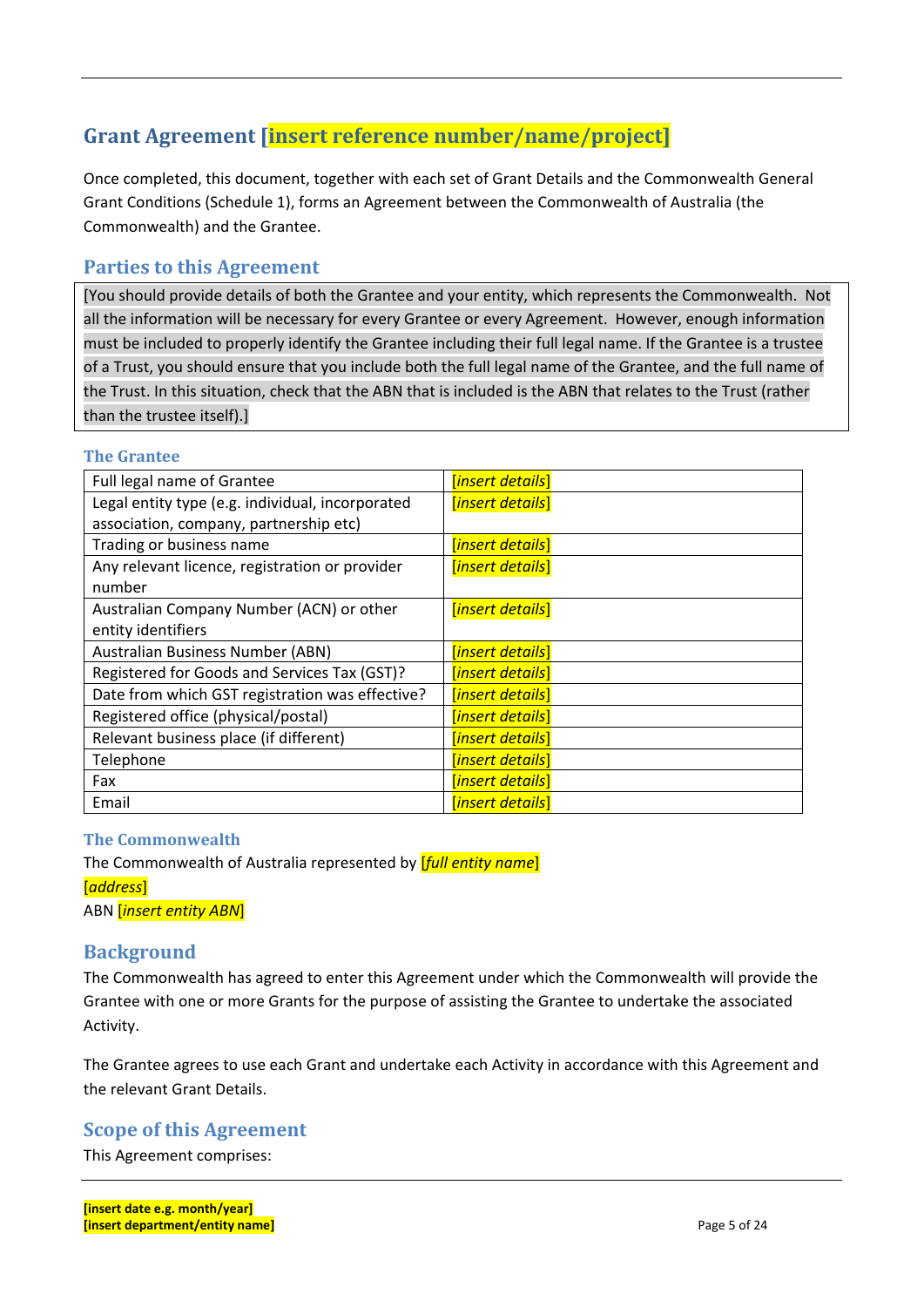- (a) this document;
- (b) the Supplementary Terms (if any);
- (c) the Commonwealth General Grant Conditions (Schedule 1);
- (d) the Grant Details;
- (e) any other document referenced or incorporated in the Grant Details.

Each set of Grant Details, including Supplementary Terms (if any), only applies to the particular Grant and Activity covered by that set of Grant Details and a reference to the 'Agreement' in the Grant Details or the Supplementary Terms is a reference to the Agreement in relation to that particular Grant and Activity. If there is any ambiguity or inconsistency between the documents comprising this Agreement in relation to a Grant, the document appearing higher in the list will have precedence to the extent of the ambiguity or inconsistency.

This Agreement represents the Parties' entire agreement in relation to each Grant provided under it and the relevant Activity and supersedes all prior representations, communications, agreements, statements and understandings, whether oral or in writing.

Certain information contained in or provided under this Agreement may be used for public reporting purposes.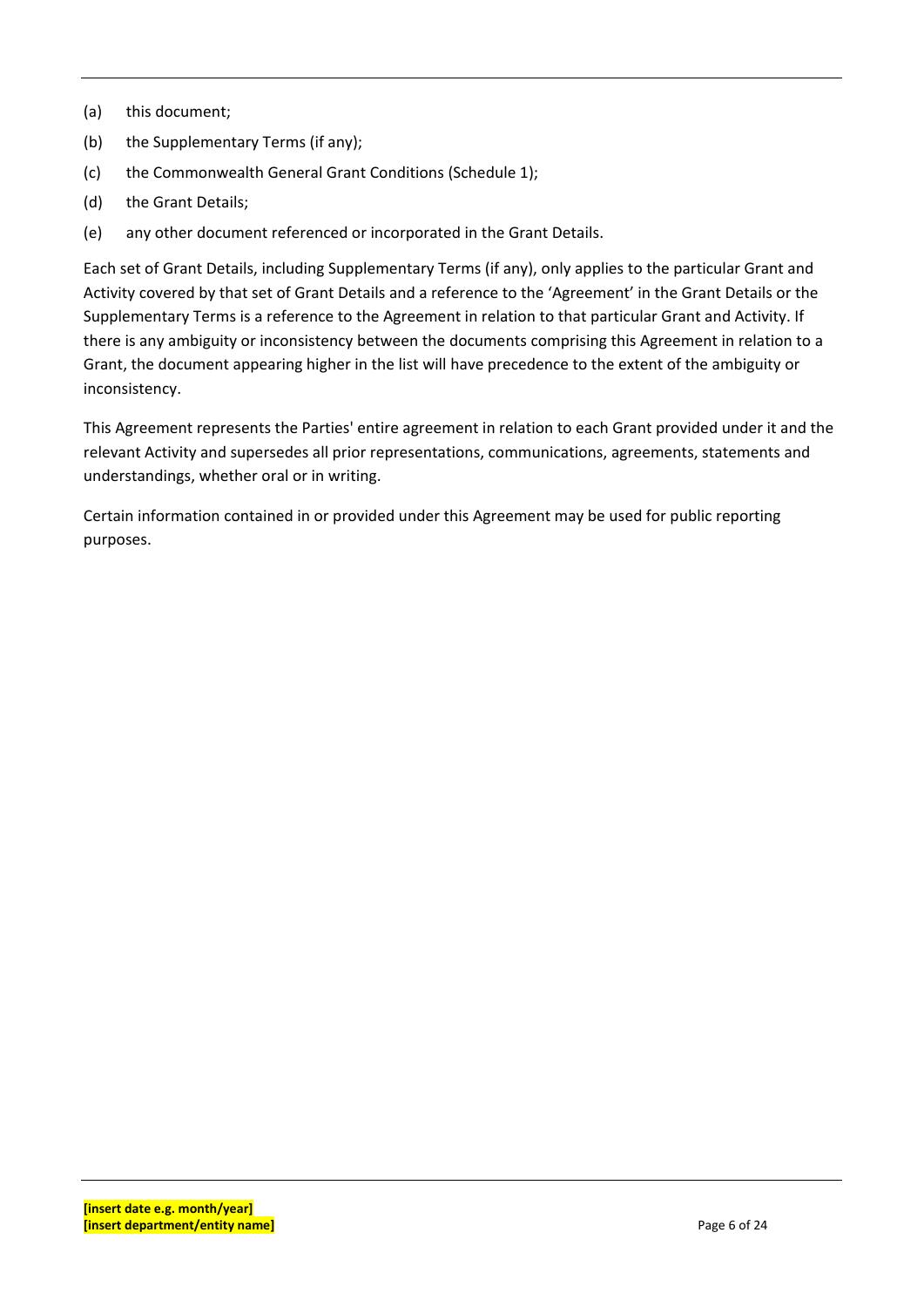# **Grant Details [insert reference number/name/project]**

[When completed, the Grant Details should contain all the information necessary for the completion of the Activity for which the Grant was provided, including any reports necessary for evaluation of the Grant.]

### **A. Purpose of the Grant**

[You should clearly set out the outcomes or operational objectives of the Grant. This should be a brief summary of the aims/objectives of the Grant and not the specific details of the Activity (which should appear at Item B). The purpose of the Grant should be consistent with any guidelines issued by the Entity relating to the grant opportunity or program. Details of any grant opportunity or program the Grant belongs to should also be included where relevant. If this Grant is being provided under an existing Agreement with the Grantee, details of that Agreement should be included here – as noted above, in this situation you should delete the Grant Agreement section.]

The purpose of the Grant is to [*insert details of activity aims or objectives*].

This Grant is being provided under, and these Grant Details form part of, the Agreement between the Commonwealth and the Grantee dated [*insert date*] [*insert reference number/name*].

The Grant is being provided as part of the [*insert details of the grant opportunity or program*].

#### **B. Activity**

[You should include a detailed description of the Activity linked to relevant key performance indicators. If appropriate, this can be structured using 'milestones' or 'stages' ‐ particularly if the Grant is to be paid in instalments or where the Grantee will be required to provide any reporting of the Activity (whether performance or financial). The details of any reports required as part of the Activity should be included at Item E below. If appropriate, you should include details of anything that is not part of the Activity and therefore not able to be covered by the expenditure of the Grant.]

#### [*insert details*]

#### **C. Duration of the Grant**

[You should specify the anticipated Activity start date and Activity Completion Date. Make sure you leave enough time between the Activity Completion Date and the Agreement End Date to allow for the submission and acceptance of any reporting required under Items B and E.]

The Activity starts on [*insert date/event*] and ends on [*insert date/event*], which is the **Activity Completion Date**.

The Agreement ends on [*insert date/event or state 'when the Grantee has provided all of the reports and repaid any Grant amount as required under this Agreement'* ], which is the **Agreement End Date**.

[The following schedule provides an example of how you might specify the timing of specific events. Milestones should be clearly linked with the description of the Activity in item 'B. Activity' above and/or any reporting requirements in item 'E. Reporting' below.]

**Activity Schedule**

**Milestone Due Date**

**[insert date e.g. month/year] [insert department/entity name]**  Page 7 of 24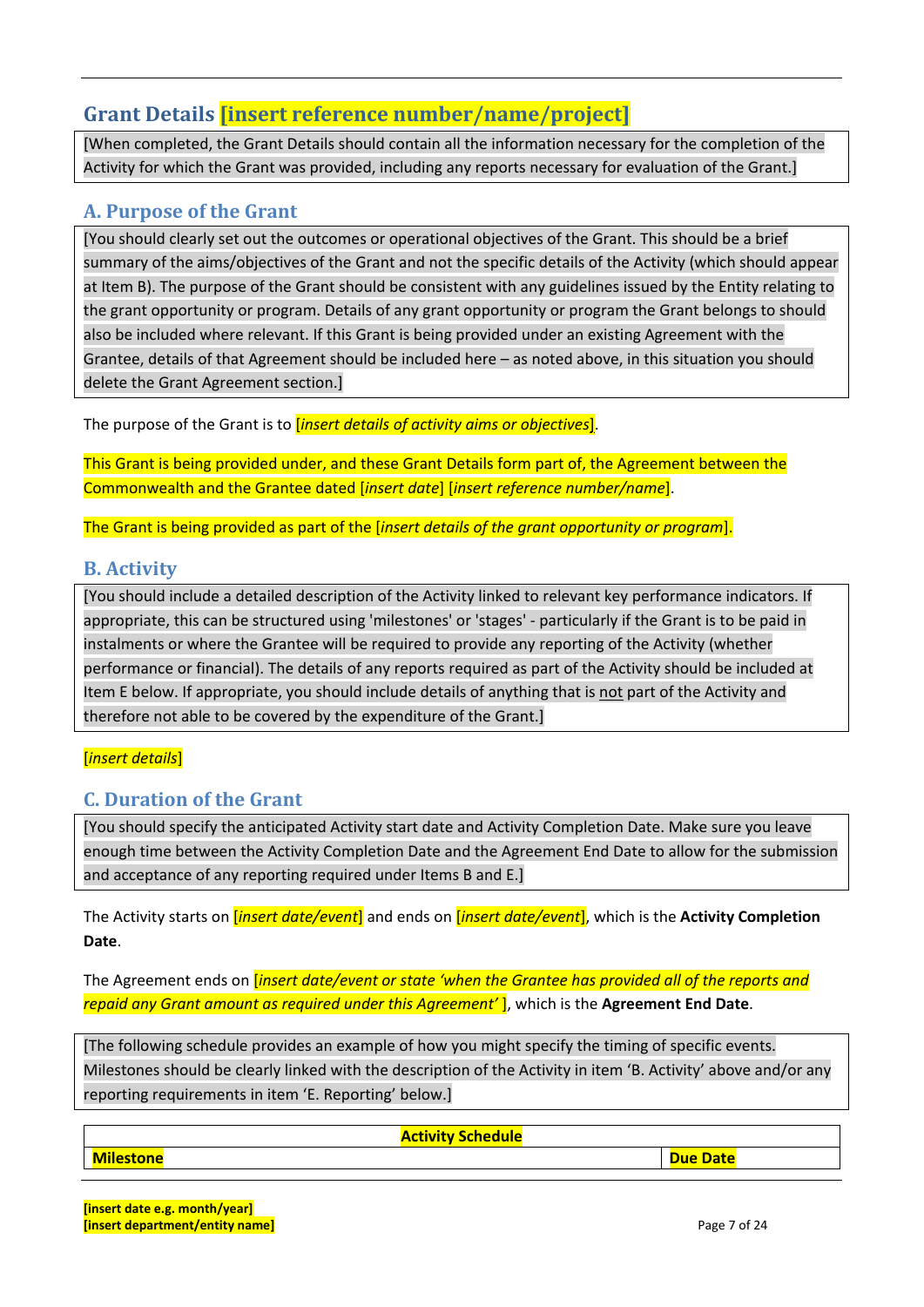| [insert event] | [insert date] |
|----------------|---------------|
| [insert event] | [insert date] |
| [insert event] | [insert date] |

#### **D.** Payment of the Grant

[You should describe the amount of the Grant, whether or not GST is payable on the Grant, the nominated bank account for the Grant payment(s), and timing of payment(s). If you do not include the Grantee's nominated bank account details below, you will need to ensure that you have a process for obtaining and confirming the details of the bank account into which the Grant is to be paid. You may wish to specify whether interest can or cannot be earned on the Grant. If you specify that interest can be earned, you should also consider whether to include the optional text at the definition of 'Grant' at CGGC21 that the Grant includes interest earned by the Grantee on the money. As noted in item 'C. Duration of the Grant' above, if the Grant is going to be paid in instalments, these should be linked to the milestones or stages used in the description of the Activity.]

The total amount of the Grant is [*insert amount*] (GST [incl/excl]).

GST *[is/ is not]* payable on the Grant.

#### [Interest [can/ cannot] be earned on the Grant.]

The Grantee must ensure that the Grant is held in an account in the Grantee's name and which the Grantee controls, with an authorised deposit‐taking institution authorised under the *Banking Act 1959* (Cth) to carry on banking business in Australia.

The Grantee's nominated bank account into which the Grant is to be paid is [*insert bank account details/* to be advised].

[The following payment schedule provides an example of how you might specify the timing of payments. Milestones should be clearly linked with the description of the Activity in item 'B. Activity' above.]

The Grant will be paid in instalments by the Commonwealth upon completion of the agreed Milestones, and compliance by the Grantee with its obligations under this Agreement.

#### [*insert any additional details*]

| <b>Milestone</b>              | <b>Anticipated date</b> | <b>Amount</b>                   | <b>GST</b>                            | <b>Total</b>                    |
|-------------------------------|-------------------------|---------------------------------|---------------------------------------|---------------------------------|
|                               |                         | (excl. GST)                     |                                       | (incl. GST)                     |
| <i><b>insert relevant</b></i> | [insert date]           | \$[insert amount]               | \$[insert amount]                     | <i><b>\$[insert amount]</b></i> |
| event e.g. on                 |                         |                                 |                                       |                                 |
| signature of                  |                         |                                 |                                       |                                 |
| agreement or                  |                         |                                 |                                       |                                 |
| acceptance of                 |                         |                                 |                                       |                                 |
| progress report]              |                         |                                 |                                       |                                 |
|                               |                         |                                 |                                       |                                 |
| <b>Total Amount</b>           |                         | <i><b>\$[insert amount]</b></i> | <b><i><u>Slinsert amountl</u></i></b> | <i><b>\$[insert amount]</b></i> |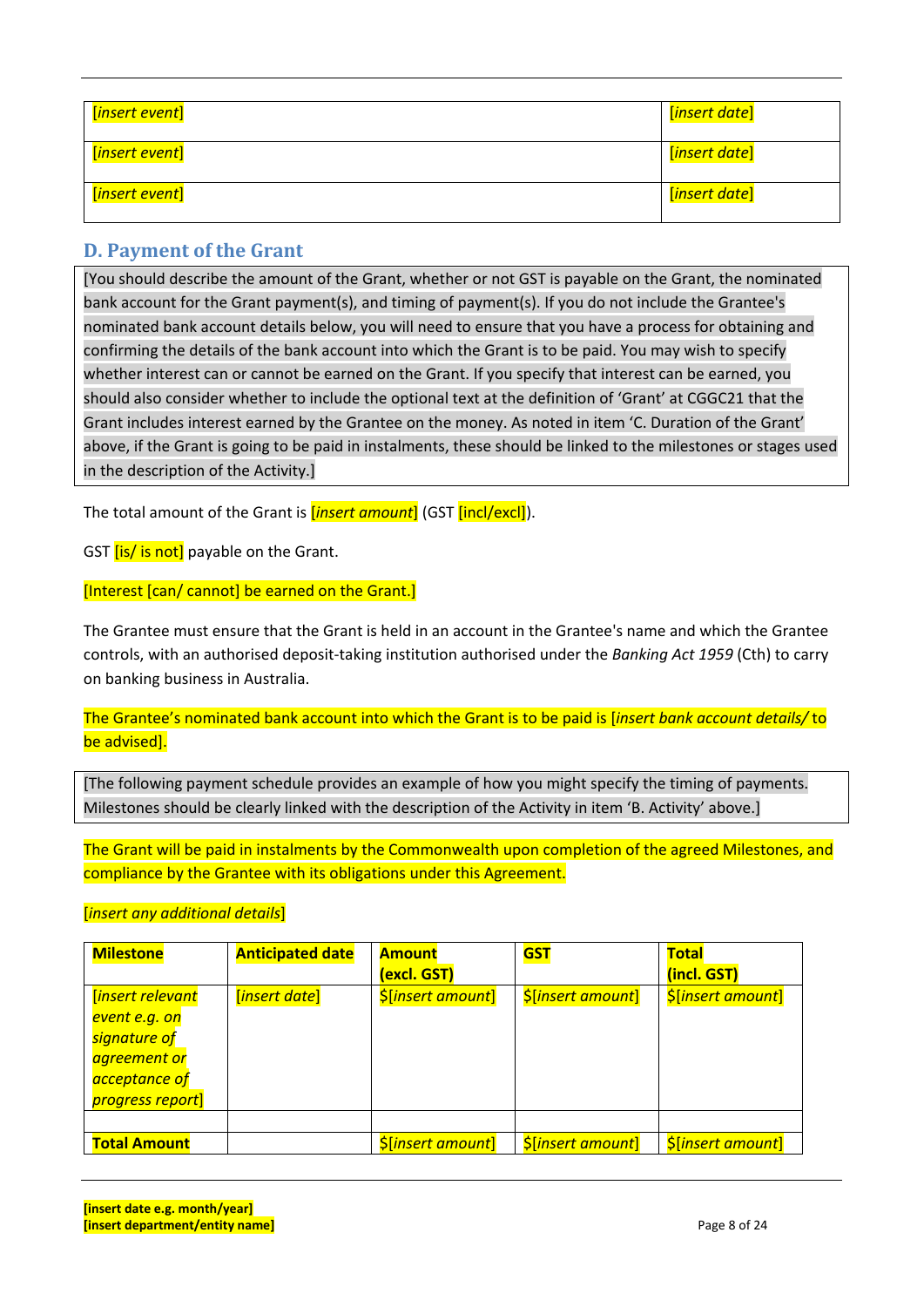[If relevant, you should include your invoicing requirements. Where the Grant is subject to GST, you must ensure that you include all requirements for the invoice to be a 'tax invoice' for the purposes of relevant GST legislation. Where your Entity will be issuing Recipient Created Tax Invoices, this should be detailed here.]

#### **Invoicing**

Each payment will be made following submission by the Grantee of a correctly rendered invoice. To be correctly rendered, the invoice must:

#### [*insert invoicing details*]

[OR]

The Grantee agrees to allow the Commonwealth to issue it with a Recipient Created Tax Invoice (RCTI) for any taxable supplies it makes it relation to the Activity.

[insert administrative details around RCTIs, for instance, when and how an RCTI will be issued and what the Grantee is required to do. For instance: "The Commonwealth will issue the Grantee with an RCTI when a *payment is due in accordance with the payment milestone table" or "The Commonwealth will issue the* Grantee with an RCTI at the end of each quarter. The Grantee must verify the contents, sign the invoice, and *return it to the Commonwealth before a payment will be made."* ]

#### **E. Reporting**

[In this section you should clearly establish any reporting requirements that form part of the Activity. You should include a description of what should be included in the report, details of any particular certification or 'sign‐off' (e.g. signed by the chief executive officer, an auditor etc) and the date by which the report is to be provided. The default position under the General Grant Conditions is that acquittals require a signed statement by the Grantee. You should indicate who is required to sign the statement here if there is a requirement for a particular individual to do so. If independently audited financial reports are required, you should indicate it here and you must include Supplementary Term 'G4. Audit and Acquittal' in the Supplementary Terms.

The Grantee agrees to create the following reports in the form specified and to provide the reports to the Commonwealth representative in accordance with the following:

[*insert details of reports required (e.g. milestone or progress reports, financial reports or data that directly contributes to the monitoring and evaluation of the Activity and the Grantee's performance)*]

#### **F. Party representatives and address for notices**

[In this section you should include the name and/or position and contact details of the representatives of the Parties. The representatives will be responsible for liaison and the day-to-day management of the Grant, as well as accepting and issuing any written notices in relation to the Grant. The representatives may or may not be the signatories to the Agreement.]

#### **Grantee's representative and address**

| [Name]                      | <u>linsert details l</u> |
|-----------------------------|--------------------------|
| <b>Position</b>             | <u>[insert details]</u>  |
| Postal/physical address(es) | <u>linsert details l</u> |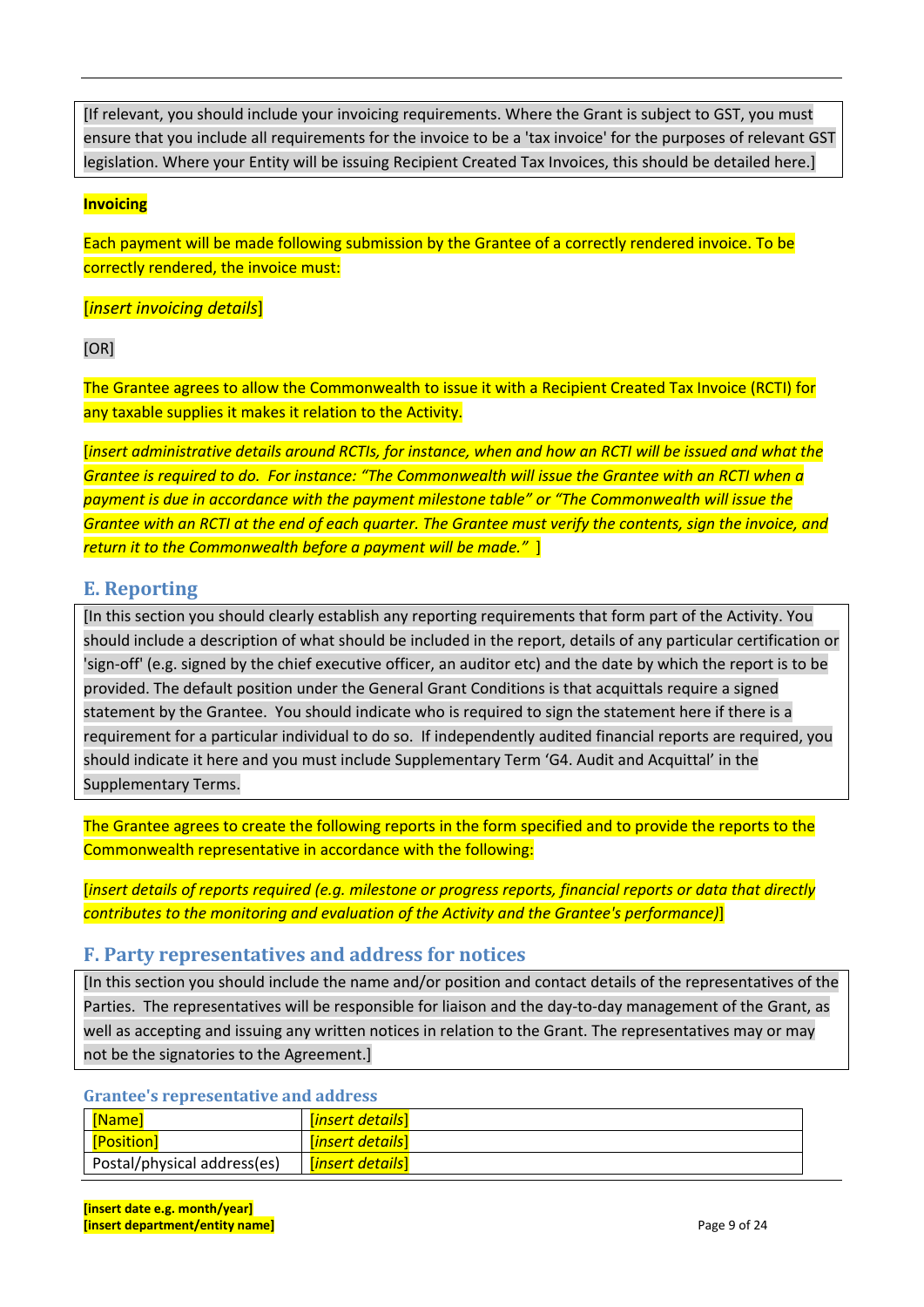| <b>Business hours telephone</b> | <b>[insert details]</b> |
|---------------------------------|-------------------------|
| Mobile                          | <b>[insert details]</b> |
| Fax                             | <b>[insert details]</b> |
| E-mail                          | <b>[insert details]</b> |
| [Alternative contact]           | <b>[insert details]</b> |

#### **Commonwealth representative and address**

| [Name]                          | [insert details]        |
|---------------------------------|-------------------------|
| [Position]                      | [insert details]        |
| Postal/physical address(es)     | [insert details]        |
| <b>Business hours telephone</b> | <b>[insert details]</b> |
| Mobile                          | [insert details]        |
| Fax                             | [insert details]        |
| E-mail                          | <b>[insert details]</b> |
| [Alternative contact]           | <b>[insert details]</b> |

The Parties' representatives will be responsible for liaison and the day‐to‐day management of the Grant, as well as accepting and issuing any written notices in relation to the Grant.

#### **G. Supplementary Terms**

[You should only include Supplementary Terms which are necessary to the transparency and accountability requirements of the Commonwealth and the effective completion of the Activity. A list of Supplementary Terms dealing with some of the more common issues is set out below. You cannot add to or amend the Supplementary Terms, except where you are asked to insert details. Supplementary Terms which are not used should be deleted and the words "Not Applicable" included under the Supplementary Term heading. If you are incorporating a large number of Supplementary Terms, you should carefully consider whether the Grant is low‐risk.]

#### **G1. Other Contributions**

[The following Supplementary Term should be included where your decision to provide the Grant is in part due to the Grantee or a third party (e.g. a State government agency) providing financial or in‐kind contributions to support the conduct of the Activity. Where the Grant is contingent on Other Contributions you may wish to include an associated reporting requirement as part of Item E in the Grant Details. You should indicate "Not Applicable" and delete all other highlighted text if this Supplementary Term is not included.]

#### Not Applicable

[OR]

G1.1 'Other Contributions' means the financial or in-kind contributions other than the Grant set out below:

#### [*insert details*]

[The following table provides an example of how you might specify Other Contributions to the Activity.]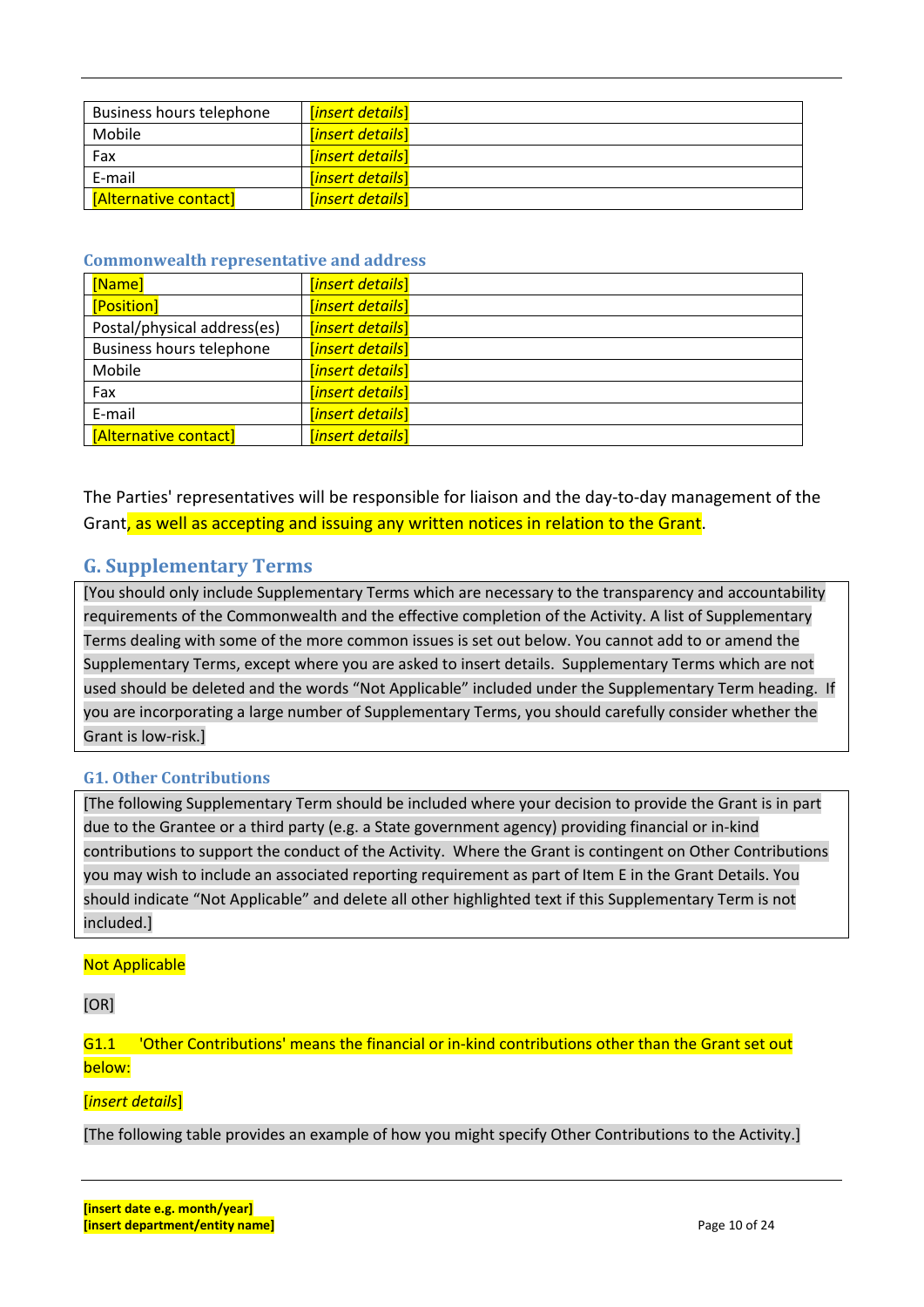| <b>Contributor</b>                                                                                 | <b>Nature of Contribution</b>                                                                            | <b>Amount (GST</b><br>[incl/excl]) | <b>Timing</b>                                                                                                |
|----------------------------------------------------------------------------------------------------|----------------------------------------------------------------------------------------------------------|------------------------------------|--------------------------------------------------------------------------------------------------------------|
| <b>Insert Grantee</b><br>or name of third<br>party providing<br>the Other<br><b>Contribution</b> ] | [insert description of contribution,<br>e.g., cash, access to equipment,<br>secondment of personnel etc] | <i><b>\$[insert amount]</b></i>    | <i><b><u>Insert date or</u></b></i><br><b>Milestone to which</b><br>the Other<br><b>Contribution relates</b> |
|                                                                                                    |                                                                                                          |                                    |                                                                                                              |
|                                                                                                    |                                                                                                          |                                    |                                                                                                              |

G1.2 The Grantee agrees to provide, or to ensure the provision of, the Other Contributions and to use them to undertake the Activity. If the Other Contributions are not provided in accordance with this clause, then the Commonwealth may:

- (a) suspend payment of the Grant until the Other Contributions are provided; or
- (b) terminate this Agreement in accordance with clause 18 of the General Grant Conditions.

#### **G2. Activity budget**

[Where a budget has been agreed as a component of the Agreement it should be included below. The budget would form the basis against which the Grantee would acquit the Grant at the Activity Completion Date. The budget should include any 'Other Contributions' - see above. You should indicate "Not Applicable" and delete all other highlighted text if this Supplementary Term is not included.]

#### Not Applicable

[OR]

G2.1 The Grantee agrees to use the Grant [and any Other Contributions] and undertake the Activity consistent with the following budget:

#### [*insert details*]

[The following table provides an example of how you might specify the expenditure of the Grant within a budget.]

| <b>Expenditure</b> | <b>Description</b> | Grant                | <b>Other</b>                          | <b>Other</b>                          | <b>Total Cost</b>    |
|--------------------|--------------------|----------------------|---------------------------------------|---------------------------------------|----------------------|
| <b>Item</b>        |                    | <b>Contributions</b> | <b>Contributions-</b>                 | <b>Contributions -</b>                | (GST                 |
|                    |                    | (GST [incl/excl])    | <b>Grantee</b>                        | <b>Third Parties</b>                  | [incl/excl])         |
|                    |                    |                      | (GST [incl/excl])                     | (GST [incl/excl])                     |                      |
|                    |                    |                      |                                       |                                       |                      |
| <b>Tinsert</b>     | <b>Tinsert</b>     | <b>Insert amount</b> | <i><u><b>Insert amount of</b></u></i> | <i><u><b>Insert amount of</b></u></i> | <b>linsert total</b> |
| reference]         | description of     | of Grant             | <b>Grantees own</b>                   | other sources of                      | amount               |
|                    | the                | contributed to       | funds contributed                     | <i>funding</i>                        | cost of the          |
|                    | expenditure        | this budget          | to this budget                        | contributed to this                   | budget               |
|                    | item]              | <mark>item]</mark>   | item]                                 | <b>budget item]</b>                   | item]                |
|                    |                    |                      |                                       |                                       |                      |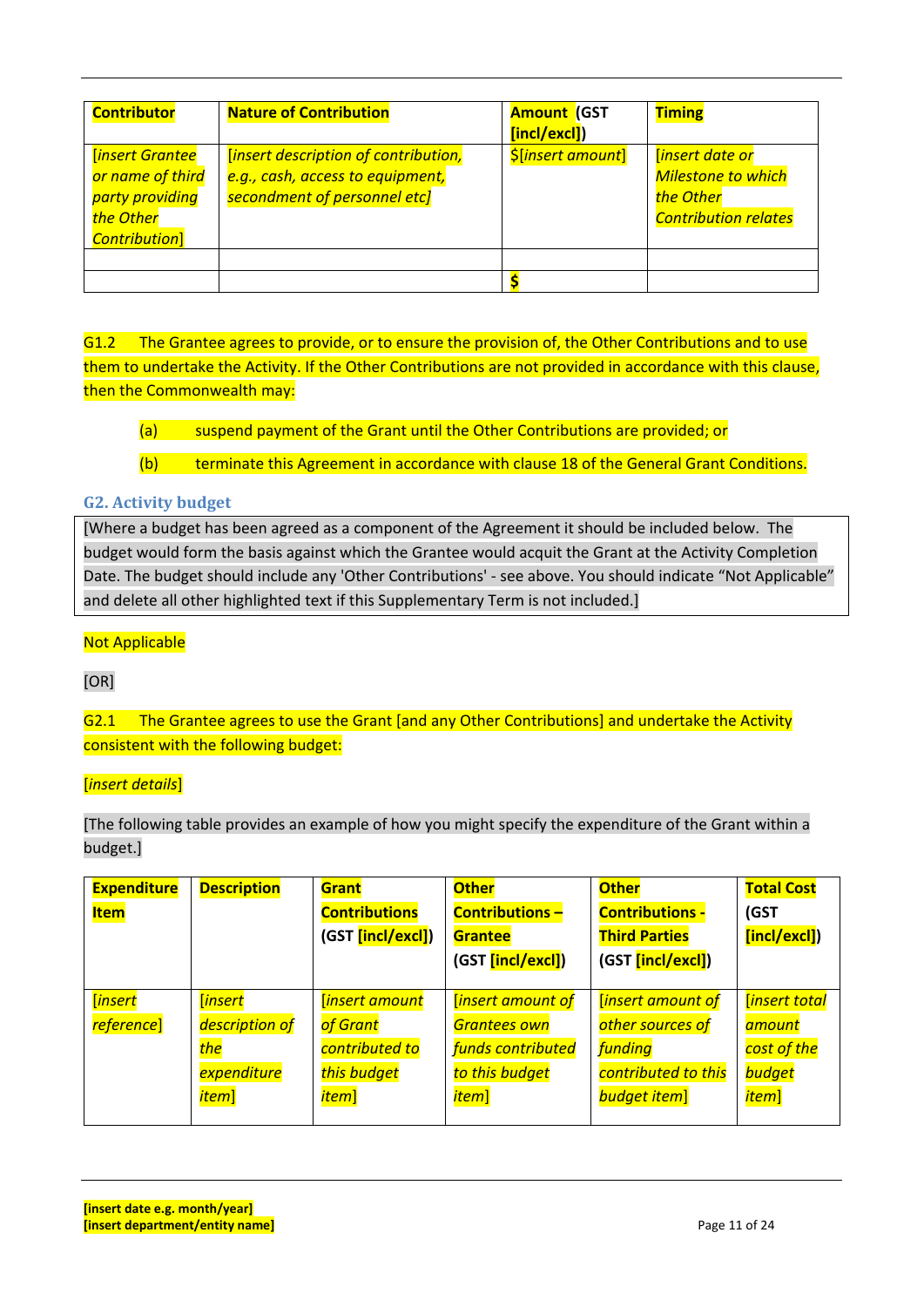#### **G3. Record keeping**

[You should clearly establish any additional record keeping requirements. Be sure to specify any requirement to retain records after the Activity Completion Date. You should indicate "Not Applicable" and delete all other highlighted text if this Supplementary Term is not included.]

#### Not Applicable

[OR]

G3. 1 The Grantee agrees to maintain the following records:

- (a) identify the receipt and expenditure of the Grant [and any Other Contributions] separately within the Grantee's accounts and records so that at all times the Grant is identifiable; and
- (b) keep financial accounts and records relating to the Activity so as to enable all receipts and payments related to the Activity to be identified and reported; and
- (c) [*insert other requirements*]

G3.2 The Grantee agrees to maintain the records for five years after the Activity Completion Date and provide copies of the records to the Commonwealth representative upon request.

#### G3.3 Term G3 survives the termination, cancellation or expiry of the Agreement.

#### **G4. Audit and acquittal**

[Option 1 provides for a simple financial statement or statements that should be consistent with details of reports required at item 'E. Reporting' of the Grant Details. You should include Option 2 if you have included the requirement to have an independently audited financial acquittal report at item E. You should only include a reference to any Other Contributions if the Grantee is required to account for Other Contributions. You should indicate "Not Applicable" and delete all other highlighted text if this Supplementary Term is not included.]

#### Not Applicable

[OR – Option 1]

G4.1 Within one month after the Activity Completion Date, the Grantee agrees to provide  $\begin{bmatrix} a \end{bmatrix}$  financial statement<sup>[s]</sup> in relation to the income and expenses relating to the Grant [and any Other Contributions  $(G1.1)$ , signed by the Grantee verifying the Grant was spent in accordance with this Agreement.

#### [OR – Option 2]

G4.1 The Grantee agrees to provide the Commonwealth with independently audited financial acquittal reports in relation to the income and expenses relating to the Grant [and any Other Contributions (G1.1)] verifying that the Grant was spent in accordance with this Agreement.

G4.2 Independently audited financial acquittal reports must be audited by:

(a) a Registered Company Auditor under the *Corporations Act 2001* (Cth); or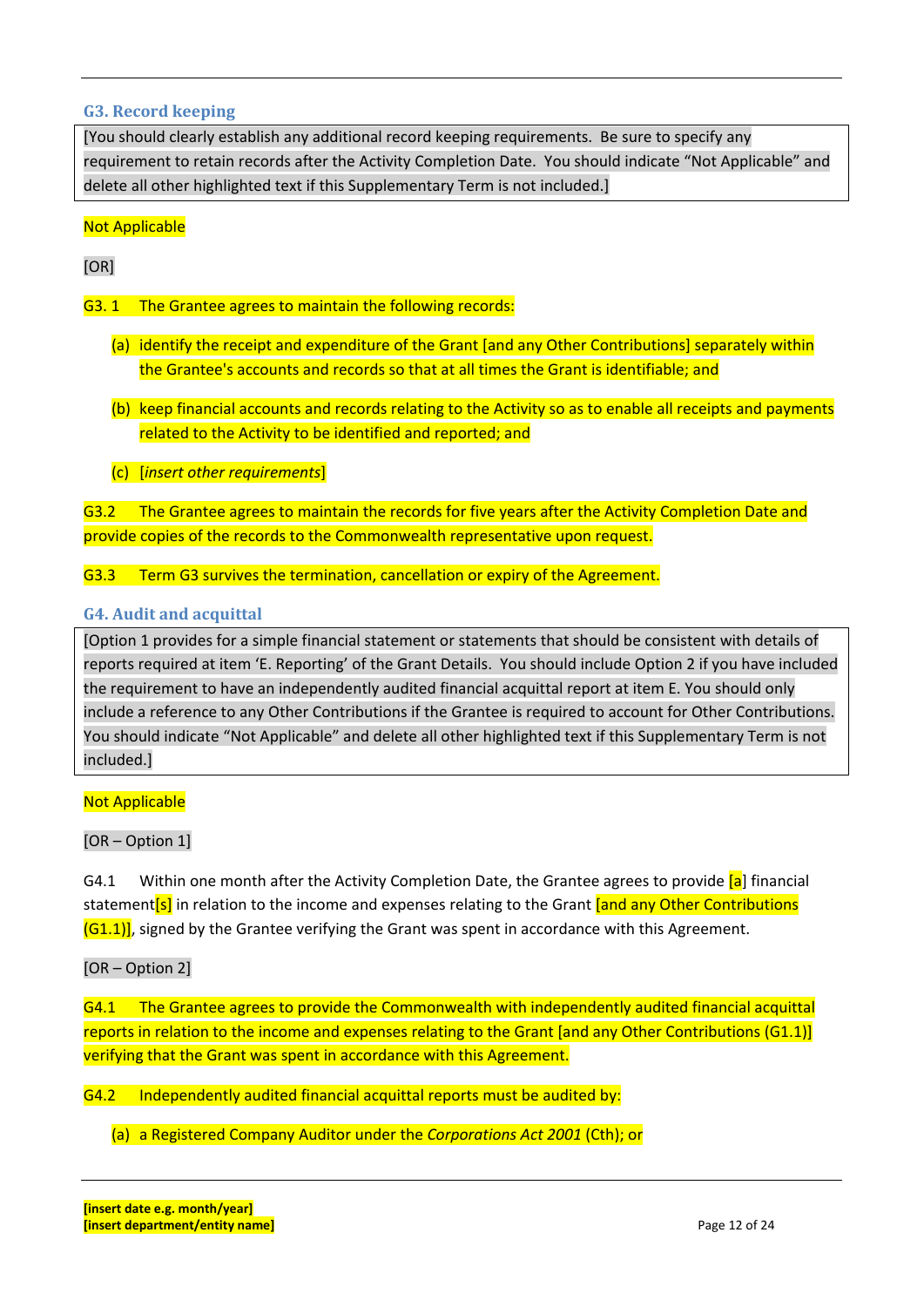- (b) a certified Practising Accountant; or
- (c) a member of the National Institute of Accountants; or
- (d) a member of the Institute of Chartered Accountants;

who is not a principal member, shareholder, officer or employee of the Grantee or a related body corporate.

#### **G5. Activity Material**

[Intellectual Property Rights created under this Agreement should belong to the Grantee and the Commonwealth is licensed with regard to the content of the reports in item 'E. Reporting' (see General Grant Condition 12). You should carefully consider if the Commonwealth is likely to want a licence over any Activity Material created under the Agreement and, if so, this clause should be included. You should indicate "Not Applicable" and delete all other highlighted text if this Supplementary Term is not included.]

#### Not Applicable

[OR]

G5.1 The Grantee agrees, on request from the Commonwealth, to provide the Commonwealth with a copy of any Activity Material in the format reasonably requested by the Commonwealth.

G5.2 The Grantee provides the Commonwealth a permanent, non‐exclusive, irrevocable, royalty‐free licence (including a right to sub licence) to use, reproduce, publish, and adapt the Activity Material.

G5.3 The Grantee warrants that the provision and use of Activity Material in accordance with the Agreement will not infringe any third party's Intellectual Property Rights.

G5.4 Term G5 survives the termination, cancellation or expiry of the Agreement.

#### **G6. Access**

[You should include Option 1 where the Commonwealth will only require a simple right of access to the Grantee's records for the purposes of verifying that the Grant was spent in accordance with the Agreement. Where Option 1 is used, you should take account of the potential cost of reimbursing the Grantee's substantiated reasonable costs should you decide to exercise this right of access. Option 2 should be included where the Commonwealth will require greater access to the Grantee's premises for any purpose relevant to the Activity. You should indicate "Not Applicable" and delete all other highlighted text if this Supplementary Term is not included.]

#### Not Applicable

#### [OR – Option 1]

G6.1 If requested by the Commonwealth, the Grantee agrees to provide the Commonwealth, or any persons authorised in writing by the Commonwealth, with access to the Grantee's premises, personnel, documents and other records, and all assistance reasonably requested, to enable the Commonwealth or those persons to verify that the Grant was spent in accordance with this Agreement.

G.6.2 The Commonwealth will reimburse the Grantee's substantiated reasonable costs for complying with a request under clause G6.1.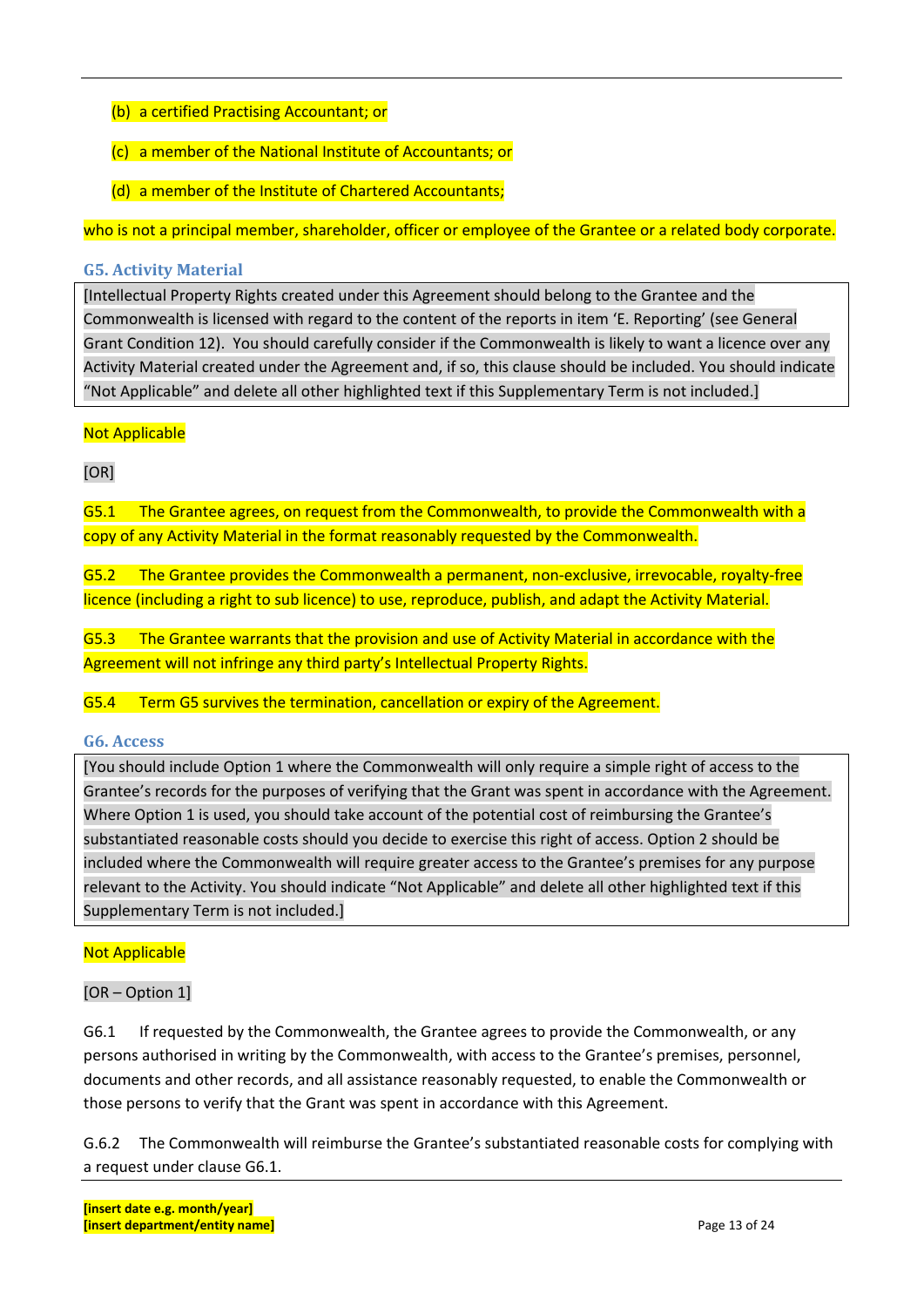#### [OR – Option 2]

G6.1 The Grantee agrees to give the Commonwealth, or any persons authorised in writing by the Commonwealth, access to premises where the Activity is being performed and to permit those persons to inspect and take copies of any Material relevant to the Activity.

G6.2 The Auditor‐General and any Information Officer under the *Australian Information Commissioner Act 2010* (Cth) (including their delegates) are persons authorised for the purposes of clause G6.1.

G6.3 Term G6 does not detract from the statutory powers of the Auditor‐General or an Information Officer (including their delegates).

#### **G7. Equipment and Assets**

[Equipment and Assets purchased by the Grantee for the purpose of the Activity are owned by the Grantee. Where significant equipment and Assets are going to be required to undertake the Activity and/or you require the Grantee to keep records of equipment and Assets purchased with the Grant the following clause(s) can be used. Consider whether a budget would also be appropriate ‐ see Supplementary Term 'G2. Activity budget' above. You should indicate "Not Applicable" and delete all other highlighted text if this Supplementary Term is not included.]

#### Not Applicable

[OR]

G7.1 The Grantee agrees to obtain the Commonwealth's prior written approval to use the Grant to purchase any equipment or Asset for \$5,000 (including GST) or more, apart from those listed in the Budget and/or detailed below:

#### *(a)* [*insert list of approved equipment and Assets*]

G7.2 The Grantee agrees to maintain a register of all equipment and Assets purchased for \$5,000 (including GST) or more with the Grant in the form specified below and to provide the register to the Commonwealth upon request.

#### [*insert details*]

[The following table provides an example of how you might design an equipment and Assets register.]

| <b>Item</b>   | <b>Description</b> | Grant                       | <b>Other</b>                          | <b>Other</b>                          | <b>Total Cost</b>   |
|---------------|--------------------|-----------------------------|---------------------------------------|---------------------------------------|---------------------|
| <b>Number</b> |                    | <b>Contributions</b>        | <b>Contributions -</b>                | <b>Contributions-</b>                 |                     |
|               |                    |                             | <b>Grantee</b>                        | <b>Third Parties</b>                  |                     |
|               |                    |                             |                                       |                                       |                     |
| [insert       | <b>linsert</b>     | <i><b>Insert amount</b></i> | <i><u><b>Insert amount of</b></u></i> | <i><u><b>Insert amount of</b></u></i> | <b>Insert total</b> |
| reference]    | description of     | of Grant                    | <b>Grantees own</b>                   | other sources of                      | amount              |
|               | the equipment      | contributed to              | funds contributed                     | <i>funding</i>                        | cost of the         |
|               | or Asset]          | this item]                  | to this item]                         | contributed to this                   | item]               |
|               |                    |                             |                                       | <i>item</i> ]                         |                     |
|               |                    |                             |                                       |                                       |                     |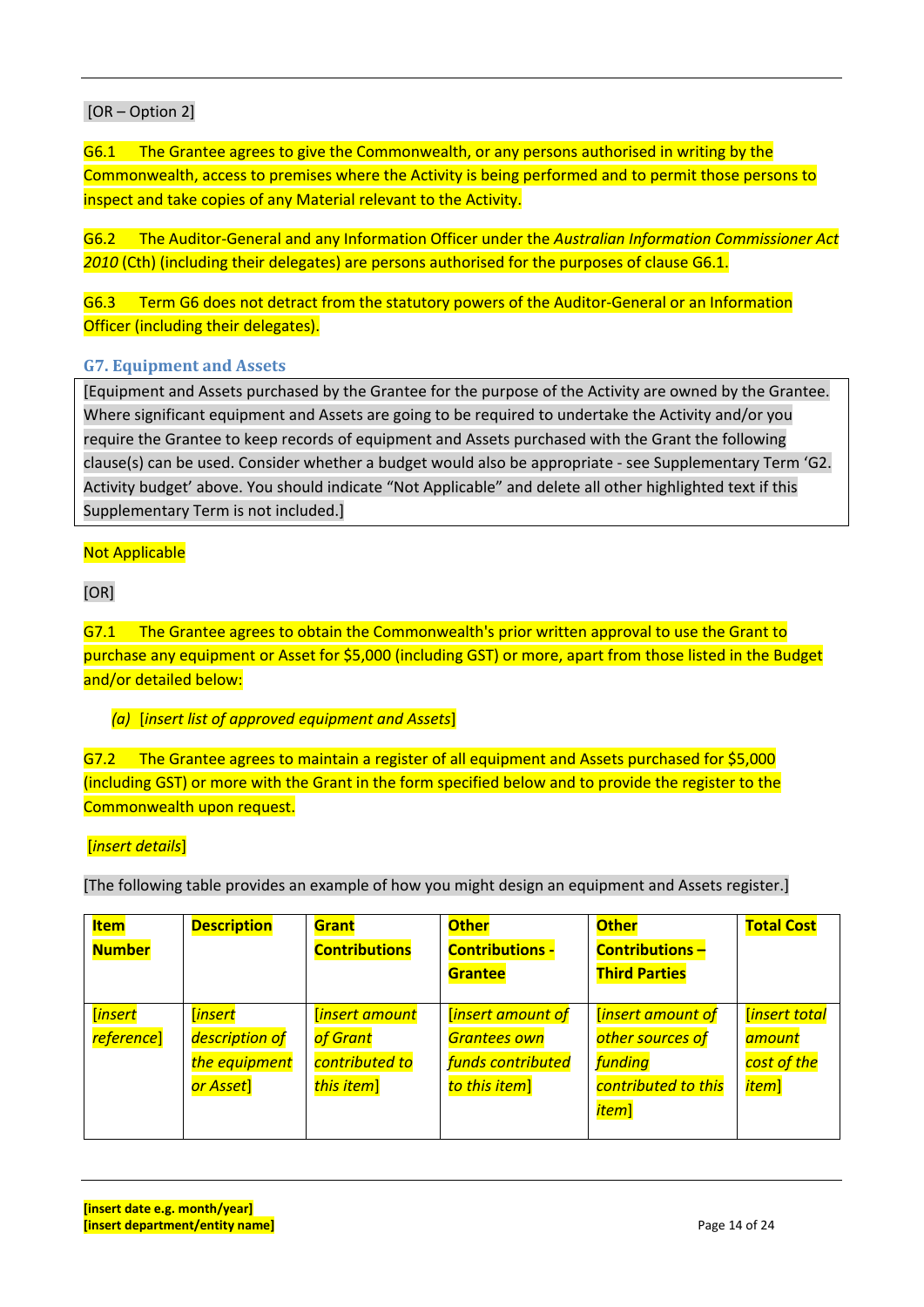G7.3 The Grantee agrees to use the equipment and Assets for the purposes of the Activity.

G7.4 The Grantee must ensure that it owns any equipment and Assets purchased with the Grant for the purposes of the Activity.

G7.5 The Grantee agrees that the proceeds of any equipment and Assets purchased with the Grant disposed of during the Activity must be treated as part of the Grant and used for the purposes of the Activity.

**G8. Relevant qualifications, skills or checks**

[You should consider whether particular persons are required to carry out aspects of the Activity or parts of it due to the specific qualifications or skills needed, due to specific industry or legislative requirements, or where working with children or vulnerable persons.

If the Activity will involve contact with vulnerable persons, this template is not appropriate and you should use the Standard Grant Agreement template and incorporate the full Vulnerable Persons clause from the clause bank.

If the Activity will involve contact with children, the Standard Grant Agreement template, incorporating the full Child Safety clause from the clause bank, should be used:

a. where the Grant is for services directly to children; and

b. for Grant Activities that involve contact with children that is a usual part of, and more than incidental to, the Grant Activity.

In other circumstance where the Activity involves children:

a. Supplementary Term G8A should be used if it is possible or likely that Grant personnel will interact with children but not to the extent requiring the full Child Safety clause (see guidance about this below); or

b. Option 1 may be suitable, but only if it is highly unlikely that Grant personnel will interact with children.]

You should indicate "Not Applicable" and delete all other highlighted text if this Supplementary Term is not included.]

#### Not Applicable

[OR ‐ Option 1]

G8.1 The Grantee agrees to ensure that personnel performing work in relation to the Activity are appropriately qualified to perform the tasks and have the relevant skills and qualifications.

G8.2 The Grantee agrees to comply with all State, Territory and Commonwealth laws relating to the employment or engagement of persons in relation to the Activity, including by obtaining and maintaining all necessary police and other checks in relation to personnel.

[OR – Option 2]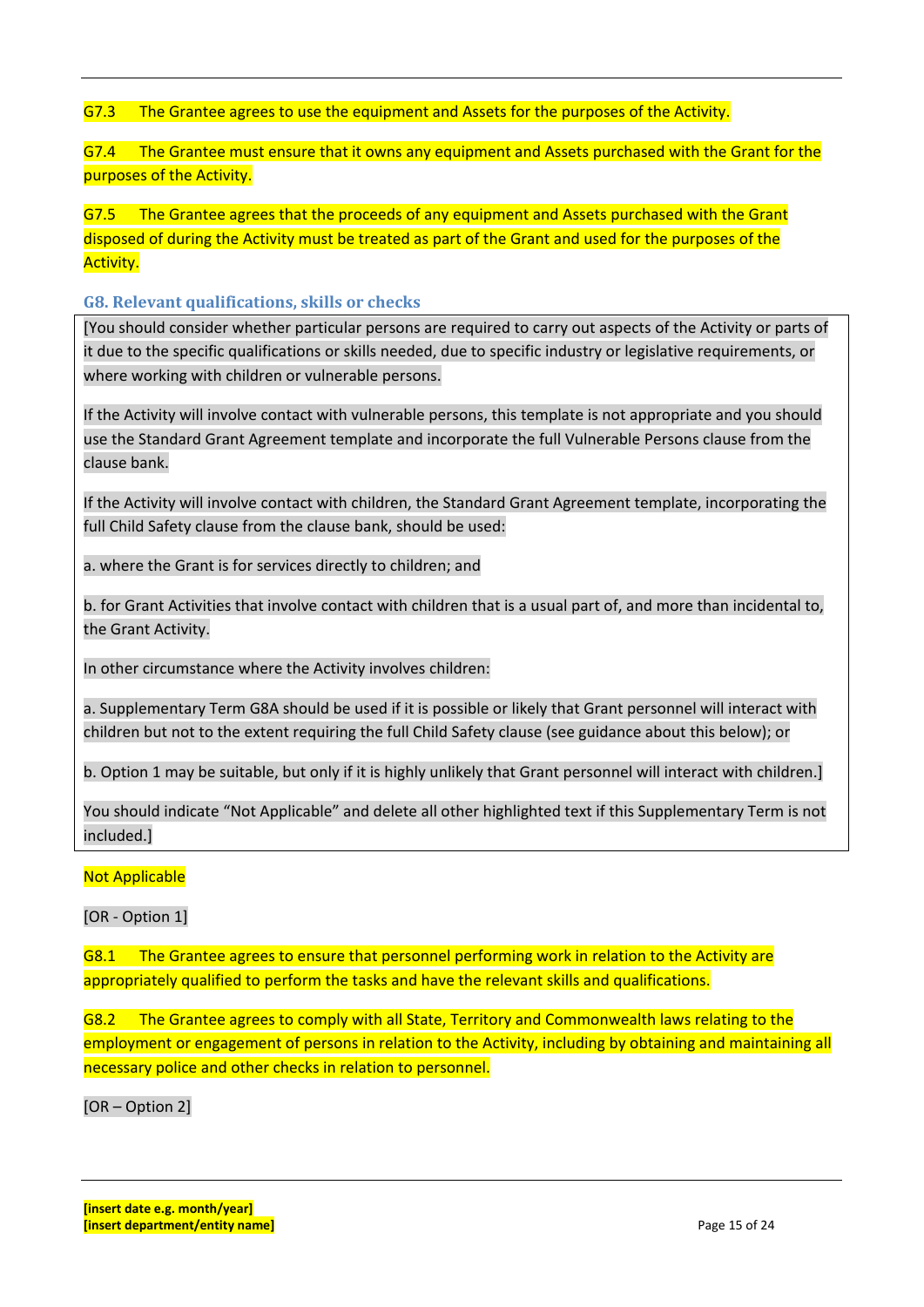G8.1 The Grantee agrees to ensure that personnel performing work in relation to the Activity are appropriately qualified to perform the tasks indicated and have the following relevant skills or qualifications:

*(a)* [*insert details of relevant activities and the qualifications, skills or other requirements of personnel performing those activities (e.g. requirement for certificate etc)*]

G8.2 The Grantee agrees to comply with all State, Territory and Commonwealth laws relating to the employment or engagement of persons in relation to the Activity, including by obtaining and maintaining the following checks in relation to personnel:

(*a) [insert details of relevant activities and the checks required of personnel performing those activities]* 

#### **G8A. Child Safety**

[Supplementary Term G8A below should be used where the Grant Activity involves children and the circumstances of the Activity do not require the use of the Standard Grant Agreement Template and the full Child Safety Clause (see guidance about this at G8 above).

Supplementary Term G8 Option 1 (above) may be used as an alternative in circumstances where it is highly unlikely that Grant personnel will interact with children.]

You should indicate "Not Applicable" and delete all other highlighted text if this Supplementary Term is not included.]

#### Not Applicable

[OR]

- G8A.1 If the Activity or any part of the Activity involves the Grantee employing or engaging a person (whether as an officer, employee, contractor or volunteer) that is required by State or Territory law to have a working with children check to undertake the Activity or any part of the Activity, the Grantee agrees:
	- (a) to comply with all State, Territory and Commonwealth law relating to the employment or engagement of people who work or volunteer with children in relation to the Activity, including mandatory reporting and working with children checks however described;
	- (b) if requested, provide the Commonwealth, at the Grantee's cost, with an annual statement of compliance with clauses G8A in such form as may be specified by the Commonwealth; and
	- (c) to ensure that any subcontract entered into by the Grantee for the purposes of this Agreement imposes the same obligations in clauses G8A.1(a) and (b) on the subcontractor and also requires the subcontractor to include those obligations in any secondary subcontracts.

#### **G9. Activity specific legislation, policies and industry standards**

[You can include any specific legislative or policy requirements or industry standards that apply to the Activity. In particular, you may wish to consider the requirement to comply with workplace health and safety policies. You should indicate "Not Applicable" and delete all other highlighted text if this Supplementary Term is not included.] Not Applicable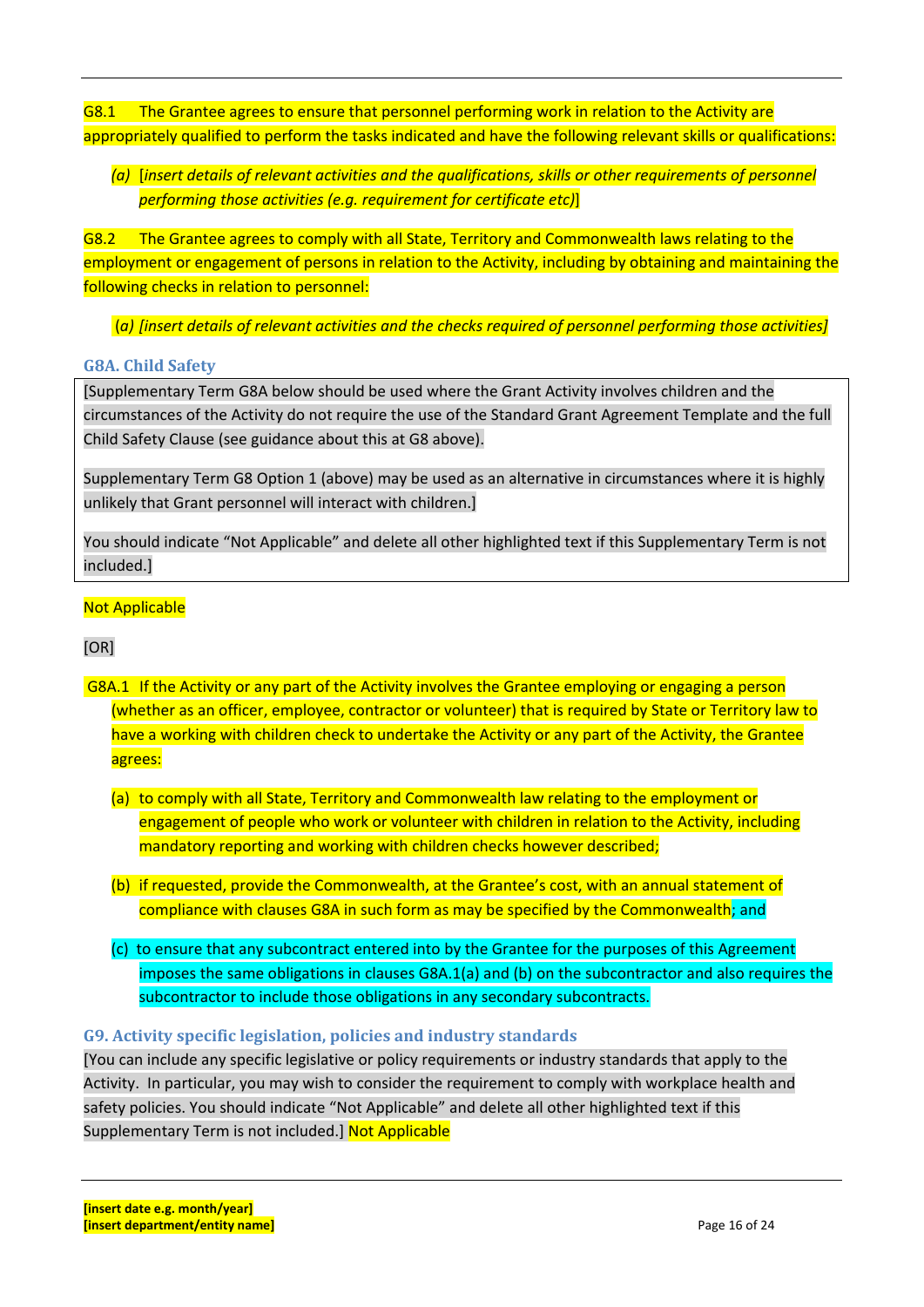#### [OR]

#### G9.1 The Grantee agrees to comply with the requirements of the following legislation, policies and industry standards when undertaking the Activity:

#### *(a)* [*insert relevant legislation, policies and/or industry standards*]

#### **G9A. Fraud**

[You can include this Supplementary Term where it is necessary to specifically address the risk of fraud. You should indicate "Not Applicable" and delete all other highlighted text if this Supplementary Term is not included.]

#### Not Applicable

[OR]

G9A.1 In this Agreement, Fraud means dishonestly obtaining a benefit, or causing a loss, by deception or other means, and includes alleged, attempted, suspected or detected fraud.

G9A.2 The Grantee agrees to ensure that its personnel and subcontractors do not engage in any Fraud in relation to the Activity.

#### G9A.3 If the Grantee becomes aware of:

(a) any Fraud in relation to the Activity; or

(b) any other Fraud that has had or may have an effect on the performance of the Activity,

the Grantee agrees to report the matter to the Commonwealth and all appropriate law enforcement and regulatory agencies within 5 business days.

G9A.4 The Grantee agrees to investigate any Fraud referred to in clause G9A.3 at its own cost and in accordance with the Australian Government Investigations Standards available at www.ag.gov.au.

G9A.5 The Commonwealth may, at its discretion, investigate any Fraud in relation to the Activity. The Grantee agrees to co-operate and provide all reasonable assistance at its own cost with any such investigation.

G9A.6 This clause survives the termination or expiry of the Agreement.

#### **G10. Commonwealth Material, facilities and assistance**

[You should include this Supplementary Term where it is necessary to specify any Commonwealth Material or assistance to be provided by your entity (in addition to the Grant) to assist the Grantee to undertake the Activity. This could include documentation, equipment, access to premises, provision of administrative support. You should also include any conditions or restrictions on the Grantee's use, such as returning the Material following the Activity Completion Date. If you wish to provide Material only or facilities and assistance only, indicate "Not Applicable" in the clause that does not apply. You should indicate "Not Applicable" and delete all other highlighted text if this Supplementary Term is not included.]

#### Not Applicable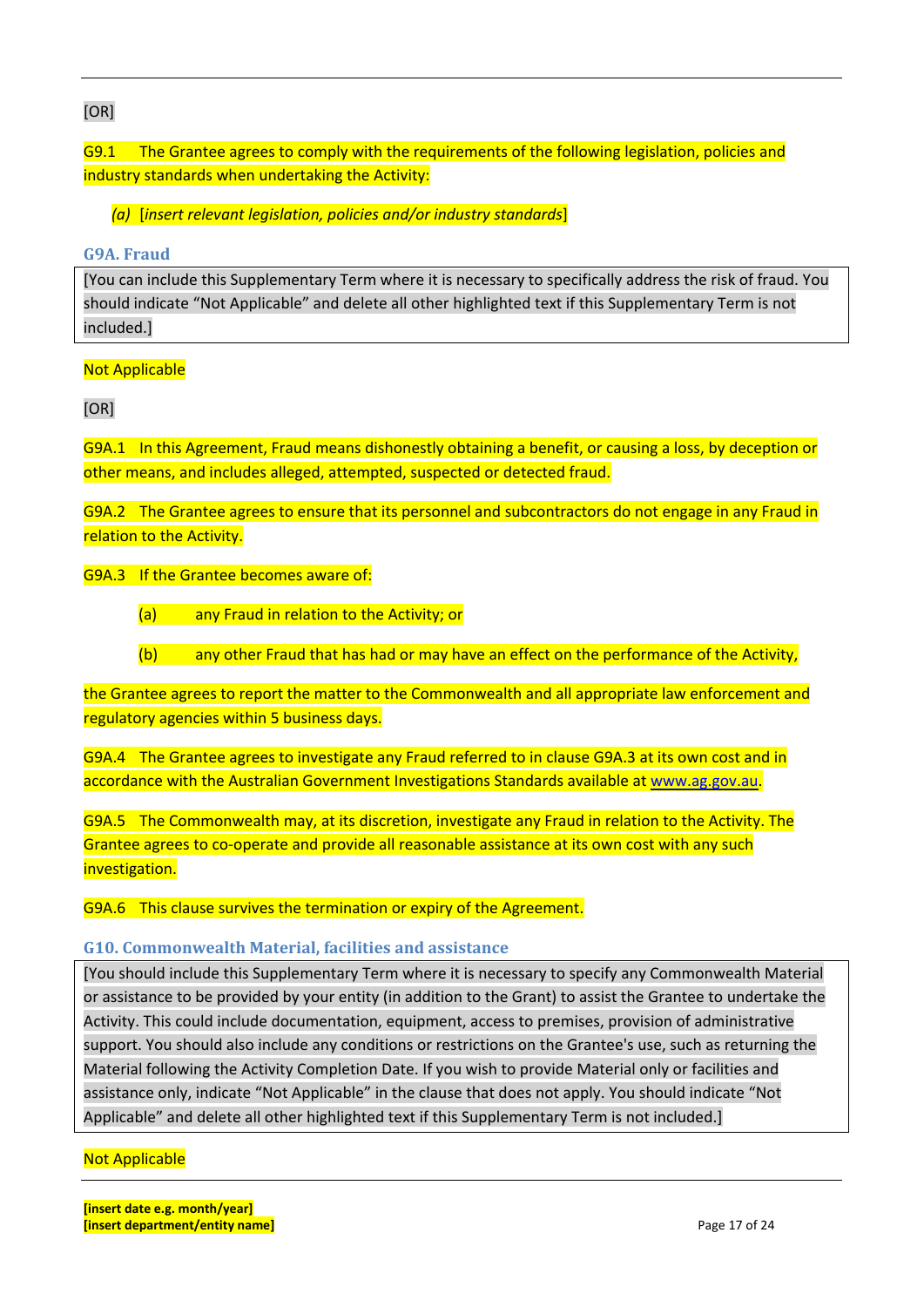#### [OR]

G10.1 In this Agreement, Commonwealth Material means any Material provided by the Commonwealth to the Grantee for the purposes of this Agreement or derived at any time from this Material, including the Material specified in G10.2, but does not include Reporting Material or Activity Material.

#### G10.2 The Commonwealth agrees to provide the following Material to the Grantee:

#### (a) [*insert details*] [OR] Not Applicable

#### G10.3 Nothing in this Agreement affects the ownership of Commonwealth Material.

G10.4 The Commonwealth grants the Grantee a licence to use the Commonwealth Material for the sole purpose of performing the Activity in accordance with this Agreement. The Grantee must, if requested, return all copies of the Commonwealth Material at the expiration or earlier termination of this Agreement.

G10.5 The Commonwealth agrees to provide the following facilities and assistance to the Grantee for the purpose of the Activity:

#### (a) [*insert details*] [OR] Not Applicable

G10.6 The Grantee agrees to comply with any directions or requirements notified by the Commonwealth when accessing the facilities and assistance.

#### **G11. Jurisdiction**

[The following Supplementary Term can be included where it is necessary to specify which law will govern the Agreement. For example, the State in which the Activity will be undertaken.]

#### Not Applicable

[OR]

G11.1 This Agreement is governed by the law of the [*insert jurisdiction*].

#### **G12. Grantee trustee of a Trust**

[You should include this term where the Grantee is a trustee of a Trust. You should ensure that the proper name of the Trust is included in the 'Parties' section at the start of this document. You should indicate "Not Applicable" and delete all other highlighted text if this Supplementary Term is not included.]

#### Not Applicable

[OR]

G12.1 In this clause, 'Trust' means the trust specified in the Parties to the Agreement section of this Agreement.

#### G12.2 The Grantee warrants that:

(a) it is the sole trustee of the Trust; and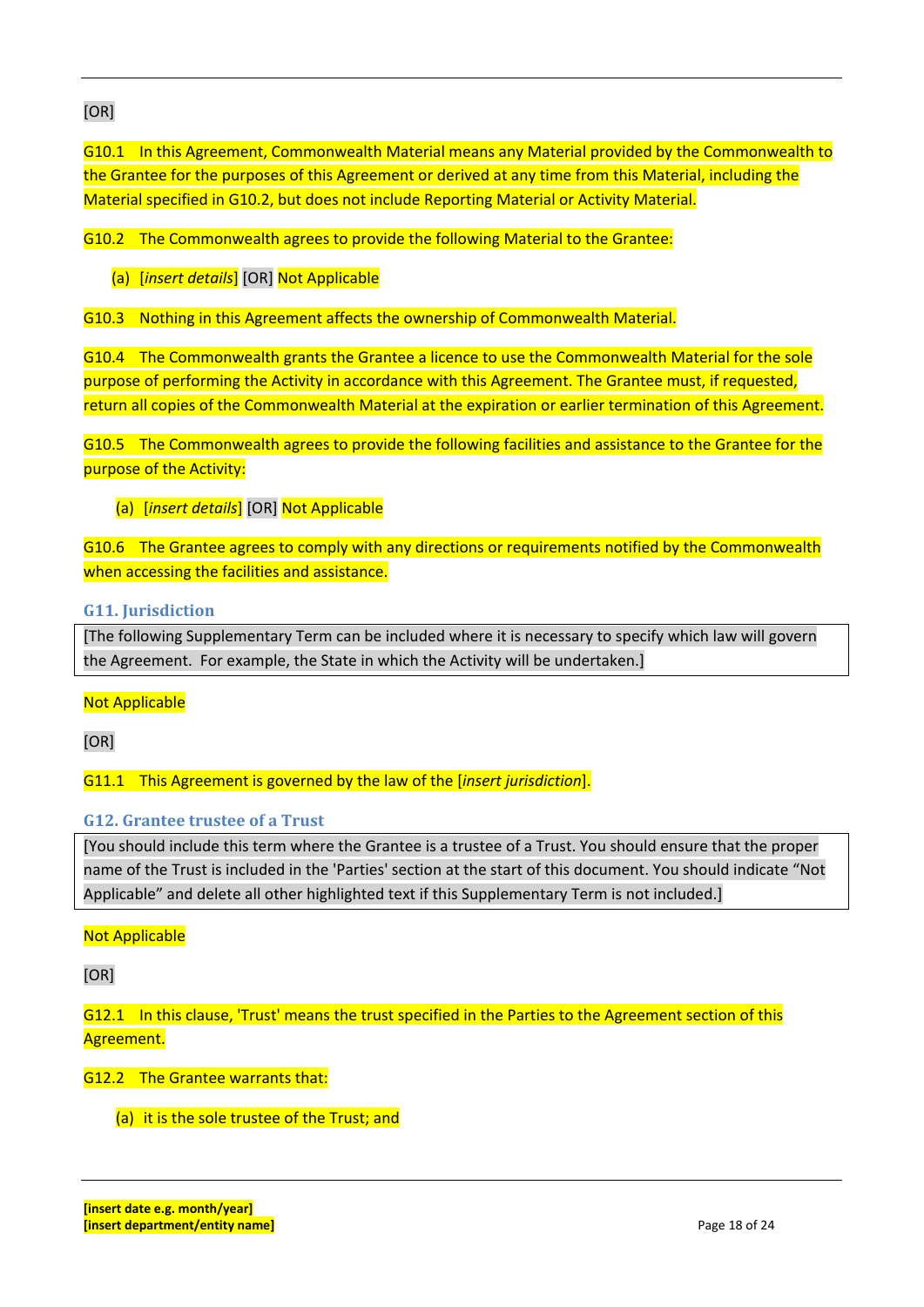- (b) it has full and valid power and authority to enter into this Agreement and perform the obligations under it on behalf of the Trust; and
- (c) it has entered into this Agreement for the proper administration of the Trust; and
- (d) all necessary resolutions, consents, approvals and procedures have been obtained or duly satisfied to enter into this Agreement and perform the obligations under it; and
- (e) it has the right to be indemnified out of the assets of the Trust for all liabilities incurred by it under this Agreement.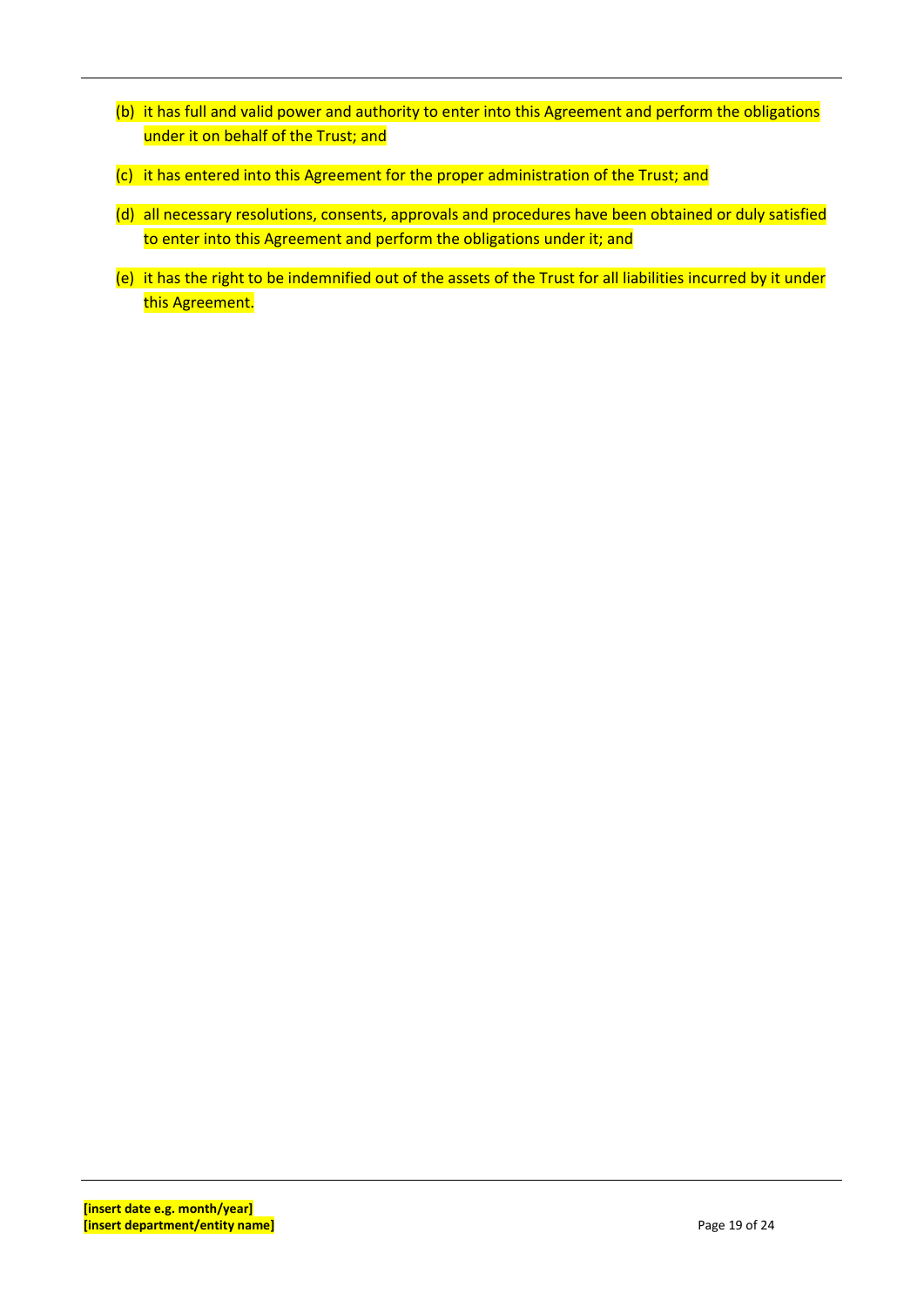# **Signatures**

#### **Executed as an agreement:**

[You will need to consider the legal status and structure of the Grantee. The execution clause may need to be amended to reflect this. You should contact your legal area if you have any uncertainty as to how the Grantee should execute the Agreement. This is particularly the case where the Grantee is a partnership or a trust, or where the Grantee proposes an alternative form of execution clause.]

## **Commonwealth of Australia:**

| Signed for and on behalf of the       |  |
|---------------------------------------|--|
| Commonwealth of Australia as          |  |
| represented by <i>[insert entity]</i> |  |
| Name:                                 |  |
| (print)                               |  |
| Position:                             |  |
| (print)                               |  |
| Signature and date:                   |  |
| <b>Witness Name:</b>                  |  |
| (print)                               |  |
| Signature and date:                   |  |
|                                       |  |

[Select or insert the appropriate signature block depending on the nature of Grantee. Delete the signature blocks that are not used.]

#### **Grantee:**

#### [If Grantee is an Individual]

| <b>Full legal name of the Grantee:</b> | <b>[insert name of the Grantee and any ABN]</b> |
|----------------------------------------|-------------------------------------------------|
| <b>Signatory Name:</b>                 |                                                 |
| (print)                                |                                                 |
| Signature and date:                    |                                                 |
| <b>Witness Name:</b>                   |                                                 |
| (print)                                |                                                 |
| Signature and date:                    |                                                 |

[OR]

#### [If Grantee is a Company]

| <b>Name of Company:</b> | [insert name of company and any ABN, ACN or ARBN] |
|-------------------------|---------------------------------------------------|
| Director's Name:        |                                                   |
| (print)                 |                                                   |
| Signature and date:     |                                                   |
|                         |                                                   |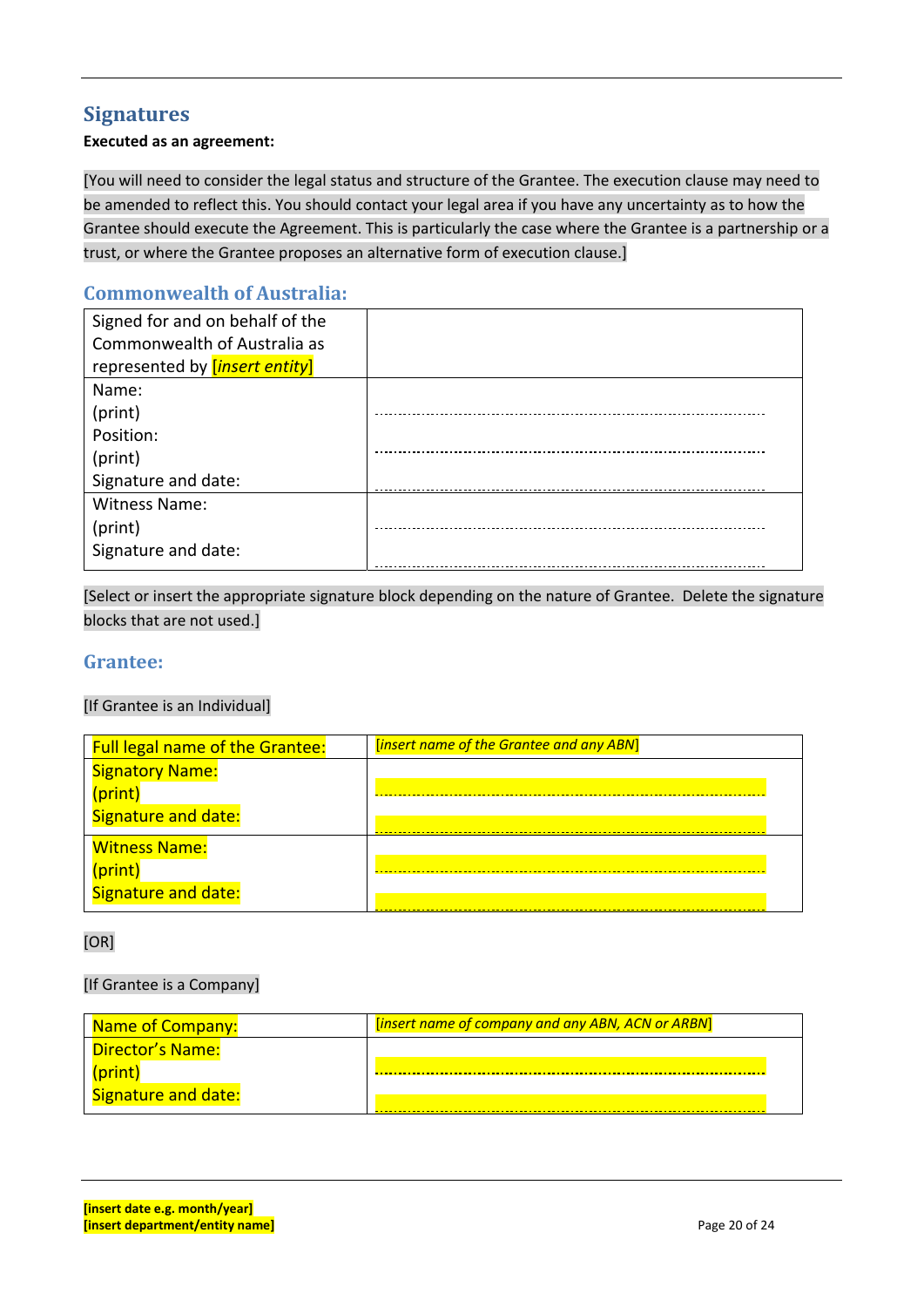| <b>Director/Company Secretary</b> |  |
|-----------------------------------|--|
| Name:                             |  |
| (print)                           |  |
| Signature and date:               |  |

[OR]

If Grantee is an Incorporated Association]

| <b>Full legal name of the Grantee:</b>   | <i>linsert name of incorporated association and any ABN or other</i><br>registration number] |
|------------------------------------------|----------------------------------------------------------------------------------------------|
| <b>Public Officer's Name:</b><br>(print) |                                                                                              |
| Signature and date:                      |                                                                                              |
| <b>Committee Member/Secretary</b>        |                                                                                              |
| Name:                                    |                                                                                              |
| (print)                                  |                                                                                              |
| Signature and date:                      |                                                                                              |

[OR]

#### [If Grantee is a Partnership]

| <b>Full legal name of the Grantee:</b> | [insert name of partnership and any ABN] |
|----------------------------------------|------------------------------------------|
| Partner's Name:                        |                                          |
| (print)                                |                                          |
| <b>Signature and date:</b>             |                                          |
| Partner's/Witness Name:                |                                          |
| (print)                                |                                          |
| Signature and date:                    |                                          |

[OR]

[If Grantee is a trustee of a Trust, you should confirm the legal status of the trustee and use the appropriate execution clause. For example, if the trustee is a company, use the company execution clause. Make sure that you use the name of the trustee (NOT the Trust) as the 'name' of the Grantee‐ as the trustee is the legal entity entering into the Agreement. If requested by the Grantee, the words 'as trustee of the XXX Trust' could be included at the end of the name.]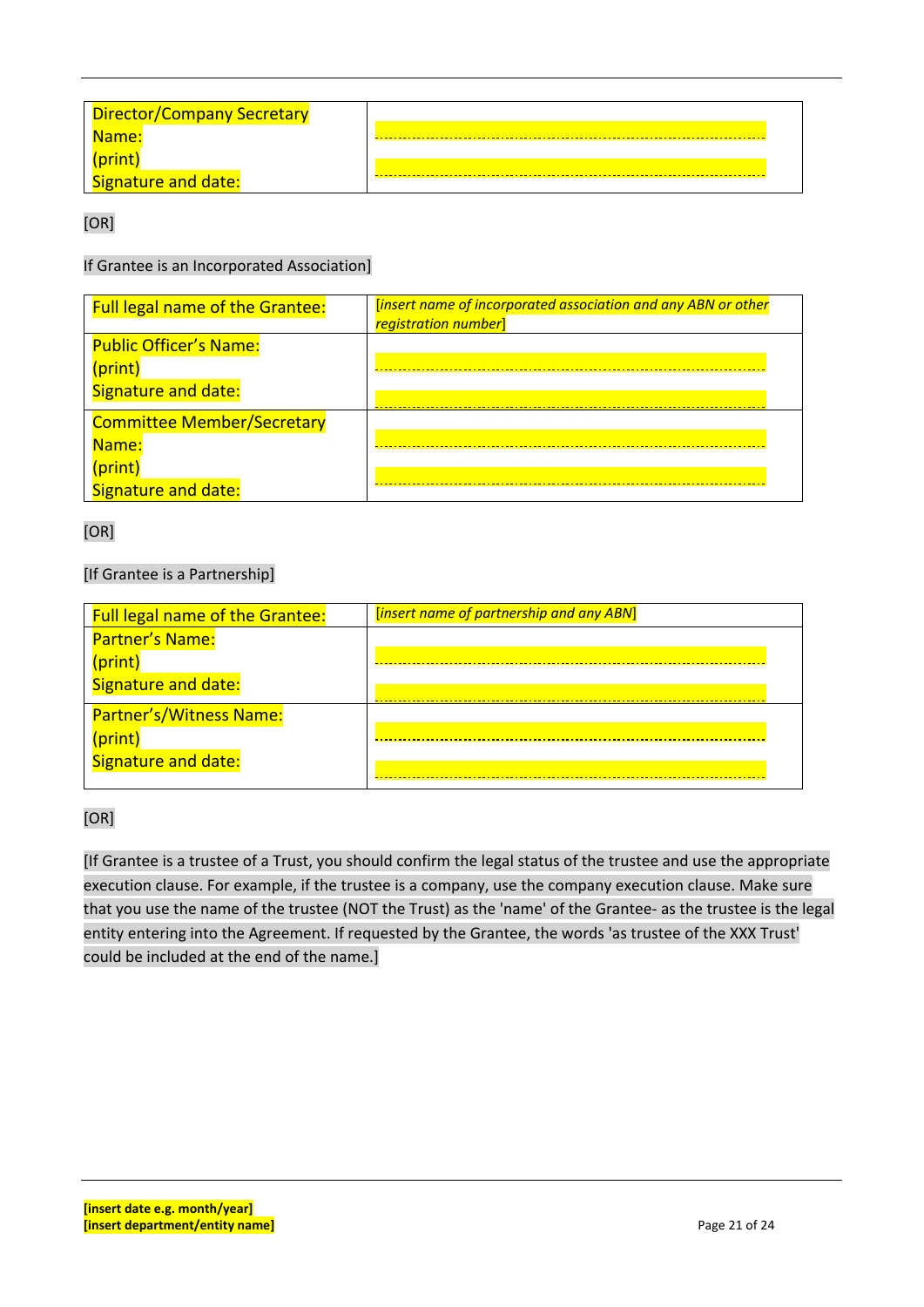# **Commonwealth General Grant Conditions Schedule 1**

#### **1. Undertaking the Activity**

1.1 The Grantee agrees to undertake the Activity in accordance with this Agreement.

1.2 The Grantee must meet the eligibility requirements relating to the National Redress Scheme (www.nationalredress.gov.au) set out under the relevant grant opportunity guidelines at all times during the term of this Agreement.

#### **2. Acknowledgements**

The Grantee agrees to acknowledge the Commonwealth's support in Material published in connection with this Agreement and agrees to use any form of acknowledgment the Commonwealth reasonably specifies.

#### **3. Notices**

3.1 Each Party agrees to notify the other Party of anything reasonably likely to adversely affect the undertaking of the Activity, management of the Grant or its performance of its other requirements under this Agreement.

3.2 A notice under this Agreement must be in writing, signed by the Party giving notice and addressed to the other Party's representative.

3.3 The Commonwealth may, by notice, advise the Grantee of changes to the Agreement that are minor or of an administrative nature provided that any such changes do not increase the Grantee's obligations under this Agreement. Such changes, while legally binding, are not variations for the purpose of clause 7.

#### **4. Relationship between the Parties**

A Party is not by virtue of this Agreement the employee, agent or partner of the other Party and is not authorised to bind or represent the other Party.

#### **5. Subcontracting**

5.1 The Grantee is responsible for the performance of its obligations under this Agreement, including in relation to any tasks undertaken by subcontractors.

5.2 The Grantee agrees to make available to the Commonwealth the details of any of its subcontractors engaged to perform any tasks in relation to this Agreement upon request.

#### **6. Conflict of interest**

The Grantee agrees to notify the Commonwealth promptly of any actual, perceived or potential conflicts of interest which could affect its performance of this Agreement and agrees to take action to resolve the conflict.

#### **7. Variation**

This Agreement may be varied in writing only, signed by both Parties.

#### **8. Payment of the Grant**

8.1 The Commonwealth agrees to pay the Grant to the Grantee in accordance with the Grant Details.

8.2 The Commonwealth may by notice withhold payment of any amount of the Grant where it reasonably believes the Grantee has not complied with this Agreement or is unable to undertake the Activity.

8.3 A notice under clause 8.2 will contain the reasons for any payment being withheld and the steps the Grantee can take to address those reasons.

8.4 The Commonwealth will pay the withheld amount once the Grantee has satisfactorily addressed the reasons contained in a notice under clause 8.2.

#### **9. Spending the Grant**

9.1 The Grantee agrees to spend the Grant for the purpose of undertaking the Activity only.

9.2 The Grantee agrees to provide a statement signed by the Grantee verifying the Grant was spent in accordance with the Agreement.

#### **10. Repayment**

10.1 If any of the Grant has been spent other than in accordance with this Agreement or any amount of the Grant is additional to the requirements of the Activity, the Grantee agrees to repay that amount to the Commonwealth unless agreed otherwise.

10.2 The amount to be repaid under clause 10.1 may be deducted by the Commonwealth from subsequent payments of the Grant or amounts payable under another agreement between the Grantee and the Commonwealth.

#### **11. Record keeping**

The Grantee agrees to maintain records of the expenditure of the Grant.

#### **12. Intellectual Property**

12.1 Subject to clause 12.2, the Grantee owns the Intellectual Property Rights in Activity Material and Reporting Material.

12.2 This Agreement does not affect the ownership of Intellectual Property Rights in Existing Material.

12.3 The Grantee gives the Commonwealth a non‐ exclusive, irrevocable, royalty‐free licence to use, reproduce, publish and adapt Reporting Material for Commonwealth Purposes.

#### **13. Privacy**

When dealing with Personal Information in carrying out the Activity, the Grantee agrees not to do anything which, if done by the Commonwealth, would be a breach of an Australian Privacy Principle.

#### **14. Confidentiality**

The Parties agree not to disclose each other's confidential information without prior written consent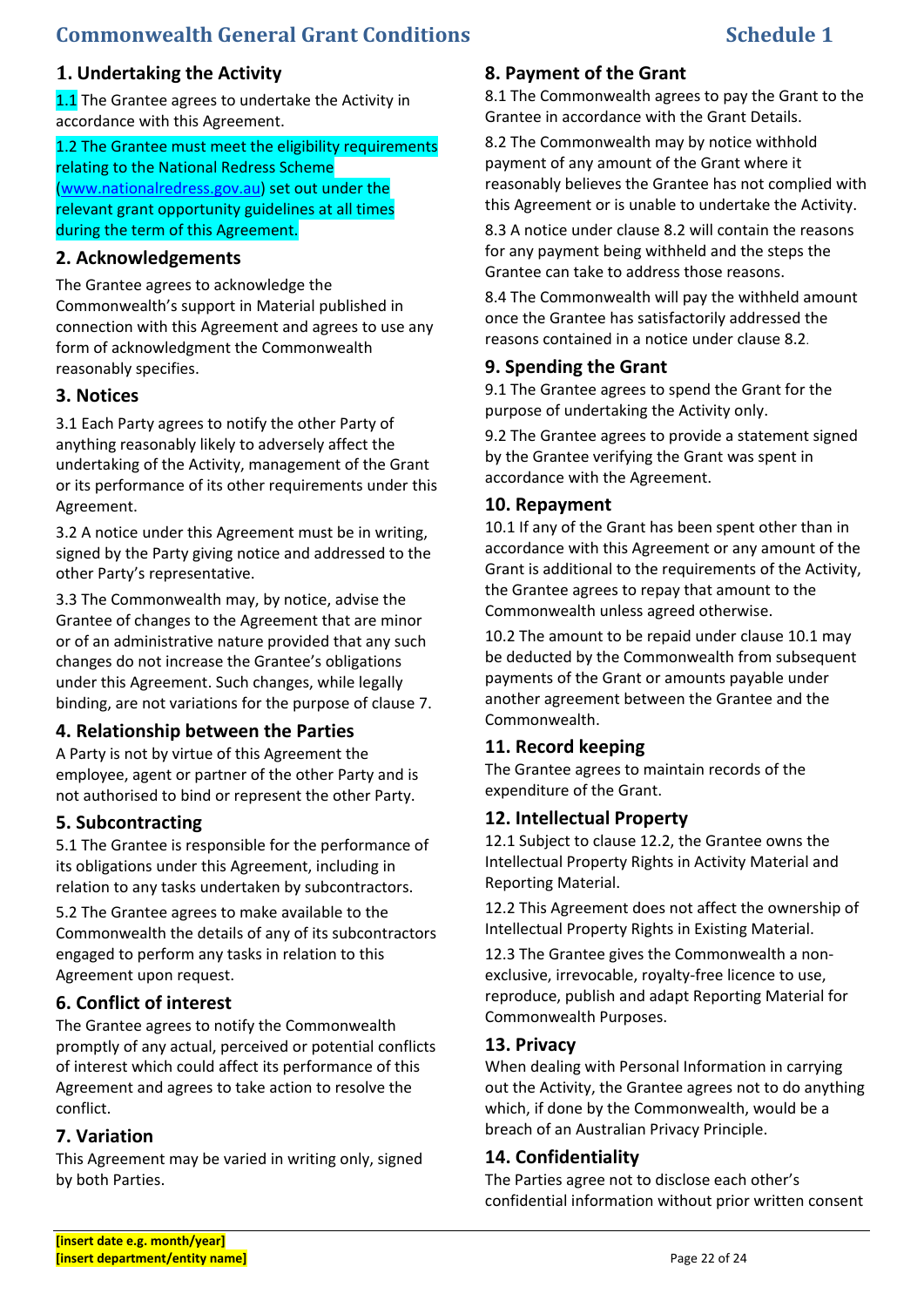# **Commonwealth General Grant Conditions Schedule 1**

unless required or authorised by law or Parliament.

#### **15. Insurance**

The Grantee agrees to maintain adequate insurance for the duration of this Agreement and provide the Commonwealth with proof when requested.

#### **16. Indemnities**

16.1 The Grantee indemnifies the Commonwealth, its officers, employees and contractors against any claim, loss or damage arising in connection with the Activity.

16.2 The Grantee's obligation to indemnify the Commonwealth will reduce proportionally to the extent any act or omission involving fault on the part of the Commonwealth contributed to the claim, loss or damage.

#### **17. Dispute resolution**

17.1 The Parties agree not to initiate legal proceedings in relation to a dispute unless they have tried and failed to resolve the dispute by negotiation.

17.2 The Parties agree to continue to perform their respective obligations under this Agreement where a dispute exists.

17.3 The procedure for dispute resolution does not apply to action relating to termination or urgent litigation.

#### **18. Termination for default**

The Commonwealth may terminate this Agreement by notice where it reasonably believes the Grantee:

- (a) has breached this Agreement; or
- (b) has provided false or misleading statements in their application for the Grant; or
- (c) has become bankrupt or insolvent, entered into a scheme of arrangement with creditors, or come under any form of external administration.

#### **19. Cancellation for convenience**

19.1 The Commonwealth may cancel this Agreement by notice, due to:

- (a) a change in government policy; or
- (b) a Change in the Control of the Grantee, which the Commonwealth believes will negatively affect the Grantee's ability to comply with this Agreement.

19.2 The Grantee agrees on receipt of a notice of cancellation under clause 19.1 to:

- (a) stop the performance of the Grantee's obligations as specified in the notice; and
- (b) take all available steps to minimise loss resulting from that cancellation.

19.3 In the event of cancellation under clause 19.1, the Commonwealth will be liable only to:

(a) pay any part of the Grant due and owing to the Grantee under this Agreement at the date of the notice; and

(b) reimburse any reasonable expenses the Grantee unavoidably incurs that relate directly to the cancellation and are not covered by 19.3(a).

19.4 The Commonwealth's liability to pay any amount under this clause is subject to:

- (a) the Grantee's compliance with this Agreement; and
- (b) the total amount of the Grant.

19.5 The Grantee will not be entitled to compensation for loss of prospective profits or benefits that would have been conferred on the Grantee.

#### **20. Survival**

Clauses 10, 12, 13, 14, 16, 20 and 21 survive termination, cancellation or expiry of this Agreement.

#### **21. Definitions**

In this Agreement, unless the contrary appears:

- **Activity** means the activities described in the Grant Details.
- **Activity Completion Date** means the date or event specified in the Grant Details.
- **Activity Material** means any Material, other than Reporting Material, created or developed by the Grantee as a result of the Activity and includes any Existing Material that is incorporated in or supplied with the Activity Material.
- **Agreement** means the Grant Details, Supplementary Terms (if any), the Commonwealth General Grant Conditions and any other document referenced or incorporated in the Grant Details.
- **Agreement End Date** means the date or event specified in the Grant Details.
- **Asset** means any item of property purchased wholly, or in part, with the use of the Grant $\mathfrak{f}$ , excluding Activity Material [and/, Intellectual Property Rights] [and real property].
- **Australian Privacy Principle** has the same meaning as in the *Privacy Act 1988*.
- **Change in the Control** means any change in any person(s) who directly exercise effective control over the Grantee.
- **Commonwealth** means the Commonwealth of Australia as represented by the Commonwealth entity specified in the Agreement and includes, where relevant, its officers, employees, contractors and agents.
- **Commonwealth General Grant Conditions** means this document.
- **Commonwealth Purposes** does not include commercialisation or the provision of the Material to a third party for its commercial use.
- **Existing Material** means Material developed